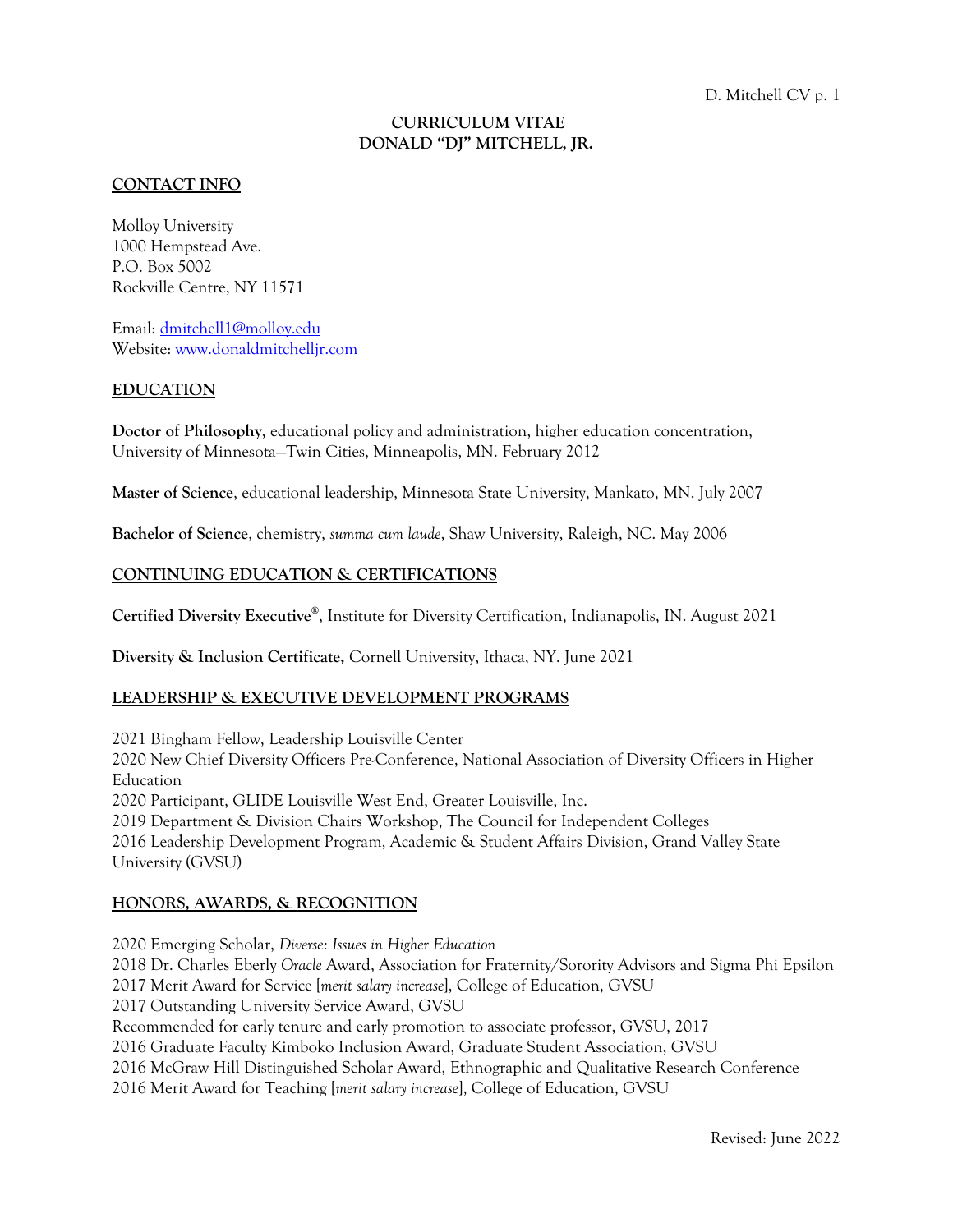2015 "Celebrating Scholarship" Video Series Profile Honoree [*one of three faculty members selected each year*], University Libraries, GVSU 2015 Distinguished Early-Career Scholar, Center for Scholarly & Creative Excellence, GVSU 2015 Distinguished Young Alumni Award, Minnesota State University, Mankato 2015 Emerging Scholar Award, American College Personnel Association Fulbright Specialist Roster Candidate, World Learning, 2015 – 2022 2015 Merit Award for Scholarship [*merit salary increase*], College of Education, GVSU 2015 Outstanding Community Member, Omicron Alpha Chapter of Sigma Lambda Gamma National Sorority, Inc. 2014 Dr. Carlos J. Vallejo Memorial Award for Emerging Scholarship, Multicultural/Multiethnic Education Special Interest Group, American Educational Research Association 2014 Faculty Author Recognition Profile Honoree [*one of three faculty members selected each year*], University Libraries, GVSU 2014 Outstanding Research Award, Men and Masculinities Standing Committee, American College Personnel Association 2014 Outstanding Young Alumnus Award, UNCF 2014 Rising Alumni Honoree, College of Education and Human Development, University of Minnesota 2014 Solidarity Award, Pride Awards, LGBT Resource Center, GVSU 2013 Graduate Outstanding Faculty Mentor, Graduate Student Association, GVSU 2013 John Zaugra Outstanding Research/Publication Award, Michigan College Personnel Association 2013 Outstanding Faculty Member, Student Life Awards, Office of Student Life, GVSU Honorable Mention, 2013 "Outstanding Doctoral Research Award Competition," American Association of *Blacks* in Higher Education 2012 Richard McKaig Outstanding Doctoral Research Award, Center for the Study of the College Fraternity and the Association for Fraternity/Sorority Advisors Pre-Doctoral Fellowship, Minnesota State University, Mankato, 2007 – 09 2005 Academic Achievement & Leadership Award, Brotherhood Dinner, North Carolina State University Outstanding Student in Chemistry, Shaw University, 2005, 2006 Who's Who Among Students in America's Colleges and Universities, 2005, 2006 Presidential Scholarship, Shaw University, 2002 – 06

# **HIGHER EDUCATION EXECUTIVE & ADMINISTRATIVE EXPERIENCE**

## **Vice President for Diversity, Equity and Inclusion,** Molloy University, Rockville Centre, NY. February 2022 – Present

Collaborate with senior leaders to review and integrate equitable best practices into workplace policies, procedures, and programming; engage university--wide constituent groups and external stakeholders to structure and support DEI initiatives that are key to the University's mission; provide oversight for the development, implementation and evaluation of the University's strategic equity and justice plan, vision, and related goals; chair the DEI Council; collaborate with Human Resources and other departments throughout the University to develop strategic hiring and retention efforts to attract and retain a highly talented, diverse workforce; coordinate with various stakeholders on a wide variety of equity and inclusion programming with a focus on students and student needs; collaborate to create effective DEI internal and external communications strategies; serve as a spokesperson for the University on matters related to diversity and inclusion in conjunction with appropriate offices; work across departments to create professional development opportunities that advance the importance of diversity, nondiscrimination, social justice, access, and inclusion as a critical component of social, academic, and

Revised: June 2022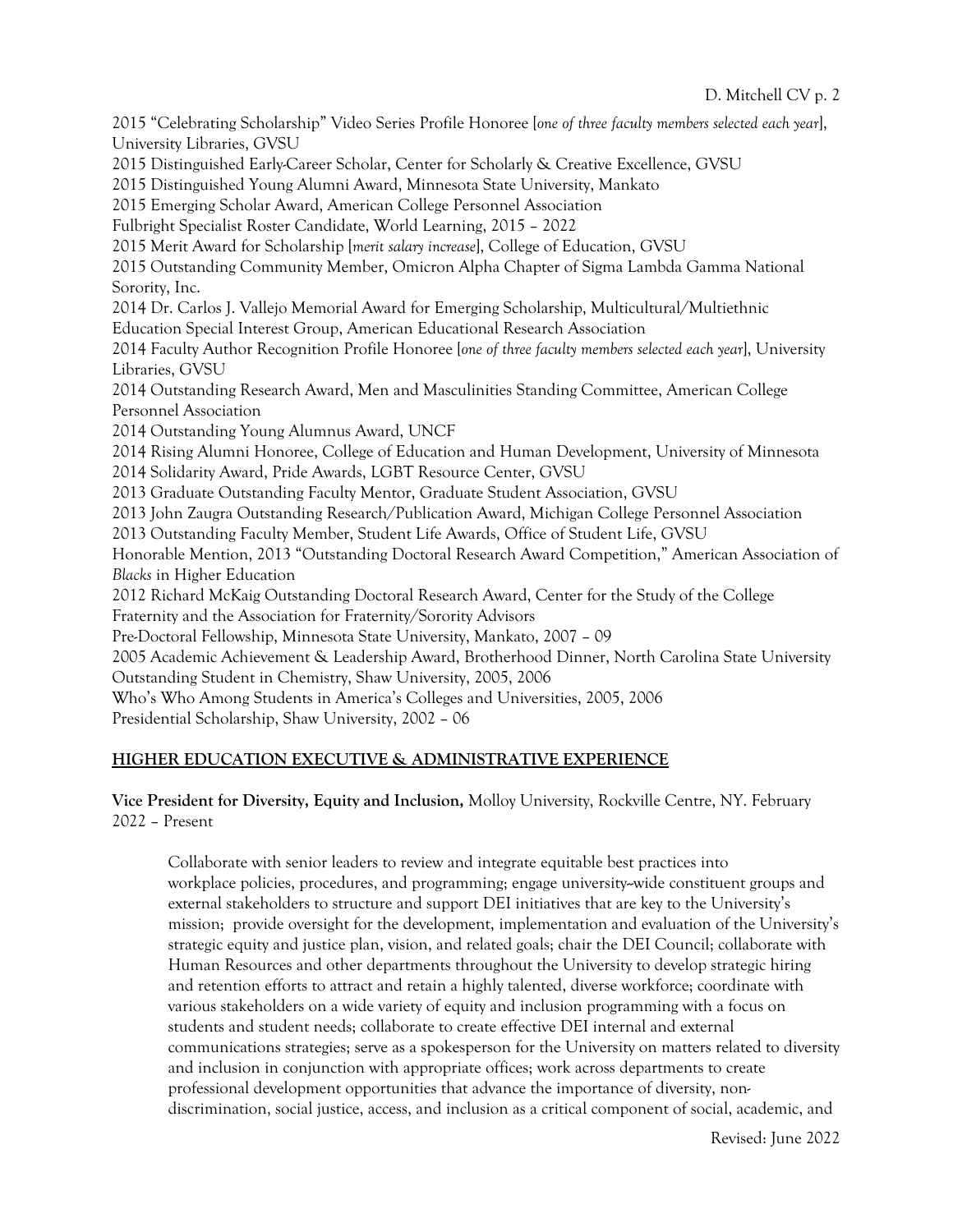intellectual life at the University; serve as the senior DEI advisor to the President and the Cabinet and manage processes to identify opportunities for institutional improvement; collect, analyze, monitor, and disseminate institutional data to benchmark and promote accountability to ensure equitable programs, policies and procedures in all areas of the Institution; and, serve on the President's Cabinet which includes actively participating in the University's annual, and long-term planning, as well as the formulation and execution of the University's overall strategic vision.

## **Accomplishments include:**

- § **Established and chair the institution's first university-wide DEI committee.**
- § **Launched an employee affinity group process.**

**Chief Diversity, Equity and Inclusion Officer**, Office of the President, Bellarmine University, Louisville, KY. June 2020 – February 2022

Served as the key advisor to the President and Cabinet on university-wide diversity, equity and inclusion (DEI) initiatives, programs, and policies; developed, monitored, assessed, and evaluated University-wide DEI key performance indicators in collaboration with the President's Advisory Board on Equity and Inclusion to foster an inclusive and respectful community; served as a point of contact for community partnerships and external relations related to DEI; and, collaborated with campus partners to strengthen student, staff, and faculty cultural competency to fulfill students' needs and expectations and ensure students are prepared to enter a diverse, global society.

## **Accomplishments include:**

- § **Facilitated the development of divisional and school DEI strategic plans.**
- § **Developed and managed an internal grant program to support DEI programming for the University and the local community.**
- § **Launched and managed the DEI guest lecture stipend program for Bellarmine faculty and staff.**
- § **Established community engagement DEI focus areas of education, health and wellness, and financial empowerment for the University community.**
- § **Developed and supervised the DEI Faculty Fellows program.**
- § **Worked with Cabinet to recognize and commemorate Juneteenth for the first time in the University's history in 2020.**
- § **Founded the Bellarmine University DEI Endorsement (certificate program) and served as the endorsement director.**
- § **Co-chaired the development of a Flexible Work Arrangement policy using an equity lens to help employees return to campus during COVID-19.**
- § **Coordinated the launch of the University's diversity data dashboard in partnership with Institutional Research and Effectiveness.**

**Co-Chair,** President's Advisory Board on Equity & Inclusion, Bellarmine University, Louisville, KY. January 2019 – January 2022

Advised the President on the evaluation and implementation of work, programming, curricula, personnel, and structure related to diversity, equity, and inclusion using intersectionality, inclusive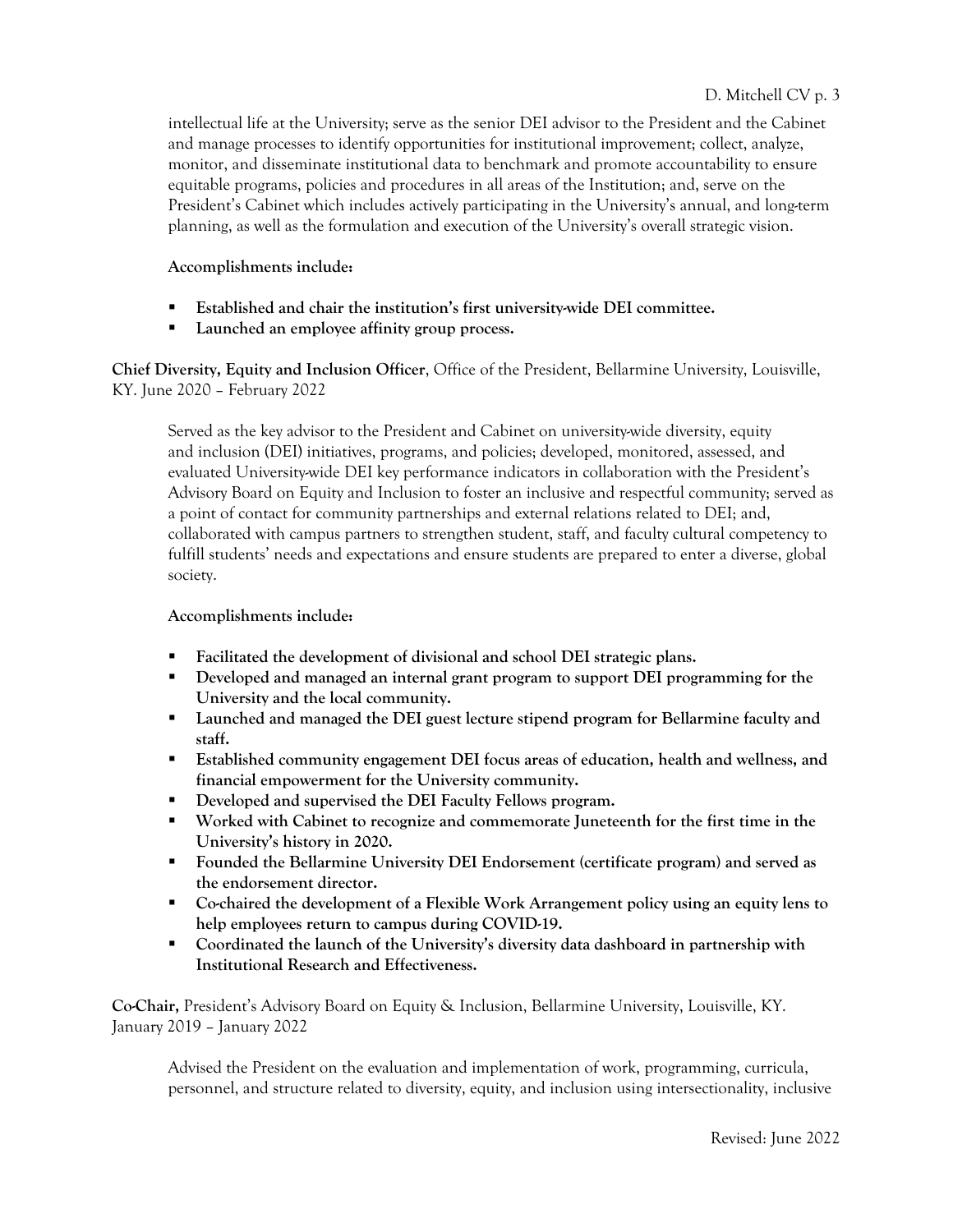excellence, and multicultural organization frameworks. Led the identification of training and educational opportunities for faculty, staff, and students.

**Accomplishments include:**

- § **Spearheaded the development of the Bellarmine University's strategic priority related to DEI.**
- § **Co-facilitated the physical expansion of the Office of Identity & Inclusion.**
- Led the establishment of faculty and staff affinity groups for Black and LGBTQ+ faculty and **staff.**
- Secured \$50,000 in gifts for university initiatives related to diversity, equity, and inclusion.
- **•** Designed the University's initial webpages related to diversity, equity, and inclusion.

**Chair,** MEd in Higher Education Leadership and Social Justice Program, Annsley Frazier Thornton School of Education, Bellarmine University, Louisville, KY. June 2018 – August 2021

Served as chief operating and human resources officer for the MEd in Higher Education Leadership and Social Justice program, which included recruiting adjunct faculty, staffing courses, and evaluation of adjunct faculty; course scheduling; program assessment; admissions; marketing and advertising; degree completion audits; and served as the primary contact for all matters related to the program.

#### **Accomplishments include:**

- § **Successfully hired five adjunct faculty of Color, representing 62% of all adjunct faculty during tenure.**
- § **Designed the assessment plan for the program.**
- § **Led the program through three assessment cycles for program improvement and SACSCOC accreditation.**

**Coordinator,** Student Academic Success Courses, College of Education, GVSU, Grand Rapids, MI. November 2015 – May 2017

Served as chief operating officer for university-wide undergraduate student academic success courses, which includes course scheduling, course assessment, and serving as the primary contact for all matters related to the courses.

**Faculty Associate,** Division of Inclusion & Equity, GVSU, Allendale, MI. August 2015 – May 2017

Assisted in the development of a multi-course Social Justice Certificate Program, or alternative training and educational opportunities, for faculty and staff; served as a liaison to employee affinity groups on campus; served as a faculty advisor to social justice centers (Women's Center, Office of Multicultural Affairs, Milton E. Ford LGBT Resource Center); and advised the Leadership Team on continued reorganization and evaluation of work, programming, personnel, and structure, particularly within an intersectional framework.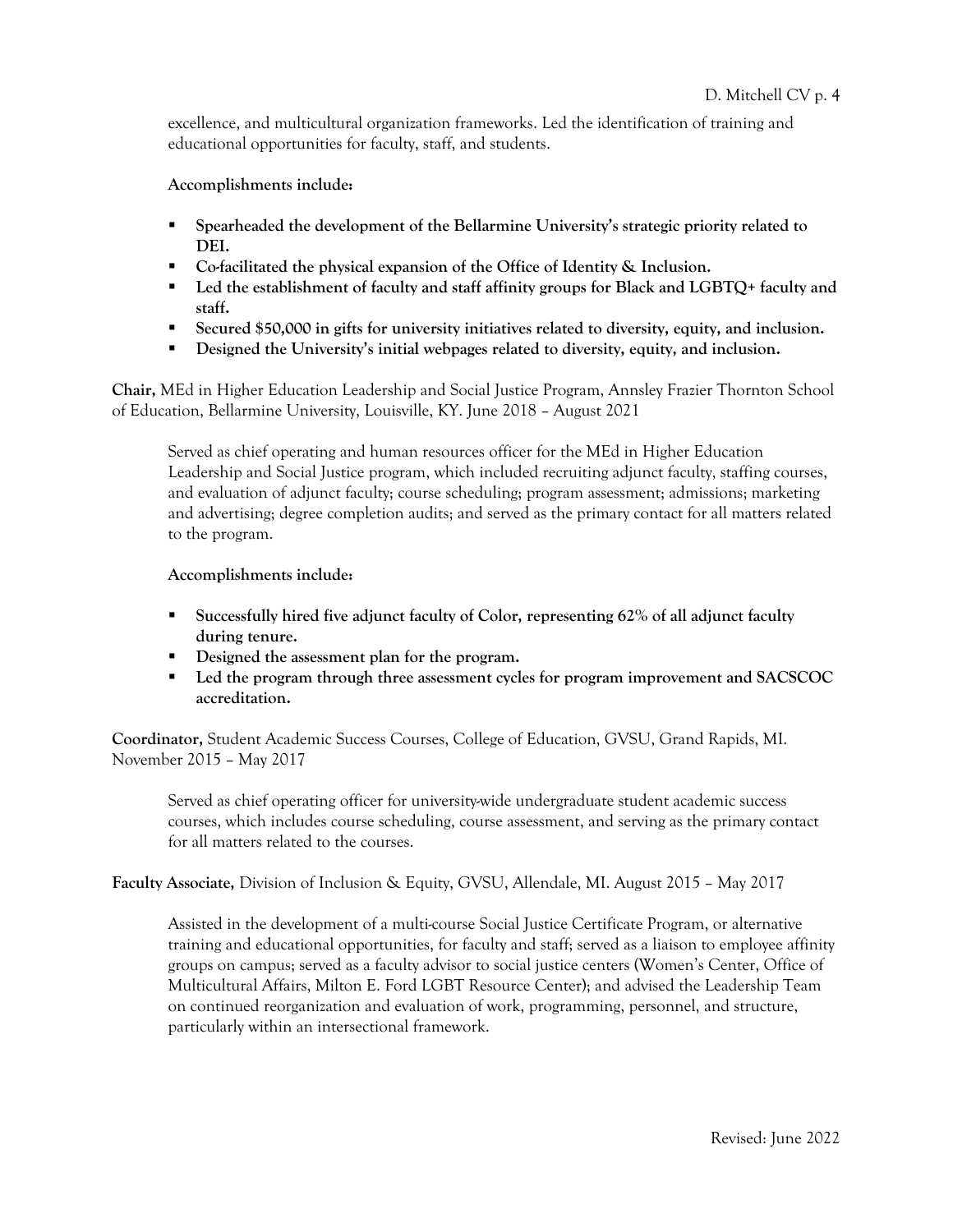**Accomplishments include:**

- Served as co-chair for the Campus Climate Faculty Action Group, a faculty committee that **made recommendations to the President to improve the climate for faculty.**
- Served as co-chair of the Black Faculty and Staff Association.
- Secured \$7,000 in institutional funds for the Black Faculty and Staff Association.

**Program Coordinator,** MEd in Higher Education Program, College of Education, GVSU, Grand Rapids, MI. July 2015 – May 2017

Served as chief operating and human resources officer for the MEd in Higher Education program, which includes recruiting adjunct faculty, staffing courses, professional development for adjunct faculty, and evaluation of adjunct faculty; course scheduling; program assessment; admissions; degree completion audits; and served as the primary contact for all matters related to the program.

#### **Accomplishments include:**

- § **Successfully hired the first adjunct faculty of Color in the program.**
- Led the program through its first strategic planning process.
- § **Revised the assessment plan for the program.**

**Graduate Recruitment & Retention Specialist,** The David T. Kearns Center for Leadership and Diversity in Arts, Sciences and Engineering, University of Rochester, Rochester, NY. July 2010 – July 2012

Led graduate recruitment efforts to increase the number of qualified low-income, first-generation college, and underrepresented minority student applicants in Arts, Sciences and Engineering and assisted with graduate retention initiatives. Major accomplishments included:

**Accomplishments include:** 

- **•** Traveled to over 20 U.S. cities to recruit historically underrepresented graduate students.
- Secured tuition scholarships for historically underrepresented students.
- § **Underrepresented minority PhD applications increased 90% during tenure.**
- Led the development of marketing materials for graduate studies.

**Instructor & Coordinator**, Super Scholar/EXCEL Summer Academy, Office of Graduate Placement, Xavier University of Louisiana, New Orleans, LA. Summer 2009

Taught ACT Math prep and coordinated educational and cultural programs.

**Graduate Assistant,** Common Ground Consortium, College of Education, University of Minnesota, Minneapolis, MN. Spring 2009

Assisted the program coordinator with advertising and evaluation initiatives.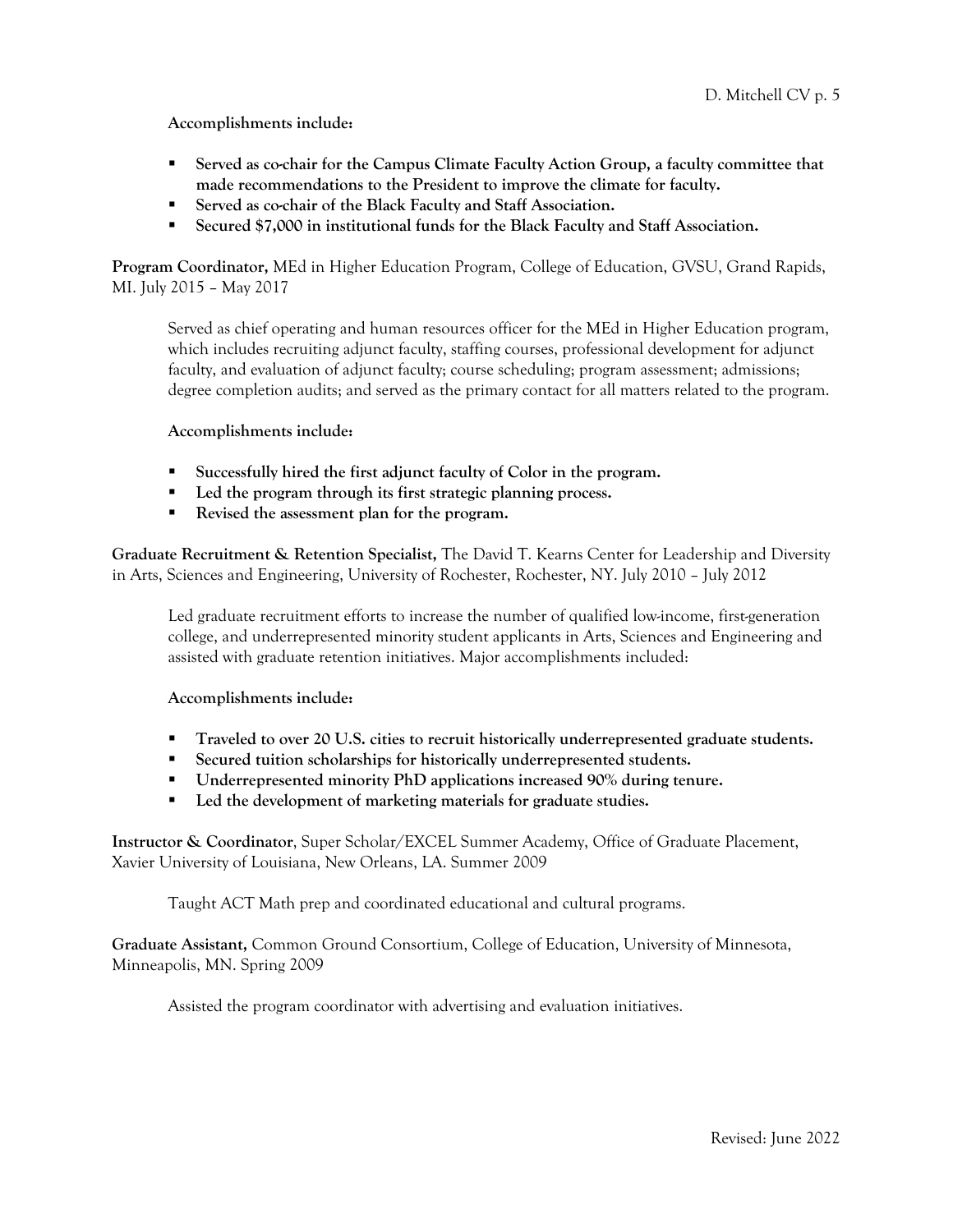**Intern,** Office of the Vice President for Student Affairs, Minnesota State University, Mankato, MN. Summer 2007

Participated in the Minnesota State University, Mankato Foundation Board Annual Strategic Planning Retreat.

**Practicum,** Office of the Provost and Vice President for Academic Affairs, Minnesota State University, Mankato, MN. Spring 2007

Shadowed the Provost and Vice President for Academic Affairs to learn about leadership and administration in academic affairs through a course titled "Experience and Education."

**Graduate Research Assistant**, Office of the Vice President for Student Affairs, Minnesota State University, Mankato, MN. August 2006 – May 2007

Conducted research, assessment, and planning projects and served as the liaison between the Office of the Vice President for Student Affairs and student leaders.

#### **TEACHING & GRADUATE ADVISING/MENTORING EXPERIENCE** \**also taught hybrid/online version*

**Full Professor of Education** [tenured], School of Education and Human Services, Molloy University, February 2022 – Present

**Full Professor of Education** [tenured], Annsley Frazier Thornton School of Education, Bellarmine University, Louisville, KY. August 2017 – February 2022

Teach graduate-level courses, academic advisor, and dissertation chair for Higher Education Programs. Courses include:

- EDRE 805: Advanced Study in Qualitative Research (S '19)
- EDUG 801: Professional Ethics & Social Justice (F '17)
- EDUG 858: International or Cross Cultural Experience (Su '18)
- HRED 610: Program Assessment and Evaluation in Higher Education (F '19)
- HRED 615: The College Student: Theories, Trends and Interventions<sup>\*</sup> [*developed*] (F '18, F '19, F '20, S '21, Su '21)
- HRED 620/820: Multicultural Theory, Competencies, and Application\* (S '18, F '18, S '19, F '19)
- § HRED 665: The Community College\* [*developed*] (Su '19)
- HRED 699: Portfolio Development in Higher Education Leadership & Social Justice<sup>\*</sup> [*developed*] (F '19)
- HRED 700: Internship in Higher Education<sup>\*</sup> (F '19)
- § HRED 815: Student Development Theory and Adult Development Theory (Su '18)
- HRED 865: The American Community College: History, Mission, Current Status, and Emerging Issues (S '18)
- HRED 900: Practicum: Senior Leadership Capstone<sup>\*</sup> (S '18, Su '18)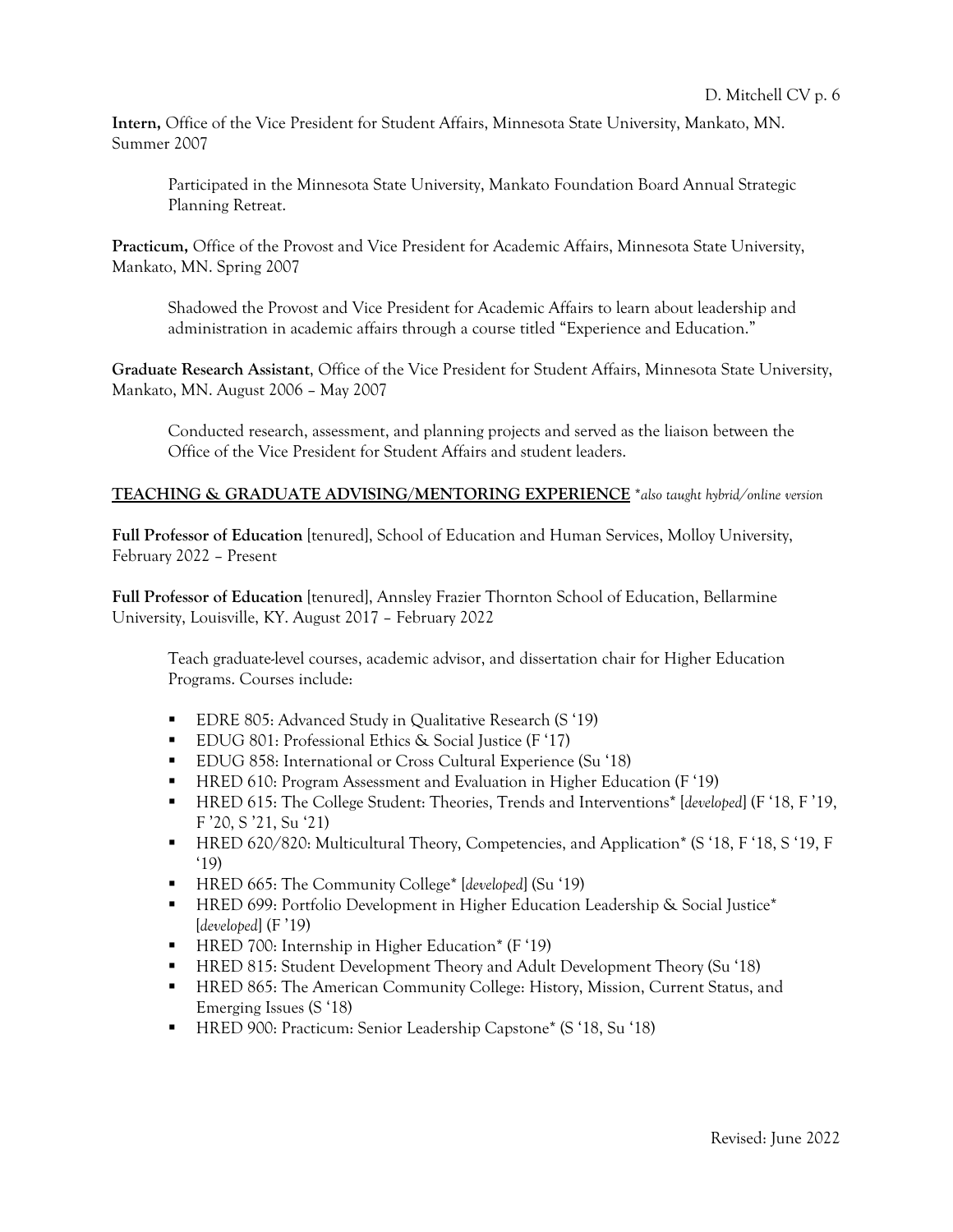**Assistant Professor of Higher Education**, Leadership and Learning Unit, College of Education, GVSU, Grand Rapids, MI. August 2012 – May 2017

Taught graduate-level courses, academic advisor, and research advisor in the MEd in Higher Education program. Courses included:

- EDH 647: Theories of College Student Development (F '12, F '13, F '14)
- § EDH 651: Higher Education and Student Affairs Functions\* (W '13, W '14)
- $\blacksquare$  EDH 652: The American College Student<sup>\*</sup> (F '12, W '13, F '13, W '14, F '14, W '15, F '15, W '16, F '16, W '17)
- EDH 656: Organization and Administration of Higher Education<sup>\*</sup> (F '12, F '13, F '14, F '15)
- EDH 657: The Community College<sup>\*</sup> (S '13, S '14, S '15)
- § EDH 680: Minority-Serving Institutions: History, Culture, and Student Affairs\* [*developed*] (S '14, S '16)
- EDH 685/686: Practicum I/II<sup>\*</sup> (Su '13, Su '15, Su '16, Su '17)
- EDH 693: Master's Project (Su '13, F '13, W '14, W '15)
- EDH 695: Master's Thesis (W '13, W '15, W '16, F '16, W '17)
- EDH 699: Independent Study (Su '17)

**Instructor of Educational Leadership & Pre-Doctoral Fellow**, Department of Educational Leadership, College of Education, Minnesota State University, Mankato, MN. August 2007 – May 2009

Taught graduate-level courses in the Department of Educational Leadership and an undergraduatelevel course in the Department of Chemistry and Geology. Courses included:

## **Undergraduate**

§ CHEM 100: Chemistry and Society (F '07, S '08)

## **Graduate**

- § EDLD 644: Historically Black Colleges and Universities: History, Culture, and Leadership\* [*developed*] (F '07, F '08)
- § EDLD 644: Racial and Ethnic Diversity in Higher Education\* [*developed*] (S '09)
- EDLD 651: Ethics in Leadership<sup>\*</sup> (S '08, F '08, S '09)

## **Other Higher Education Teaching Appointments and Experience**

**Guest Lecturer,** History, Role and Relevance of Historically Black Colleges and Universities, Western Carolina University, Spring 2021

**Panelist,** "Leadership from the Lens of Higher Education," EDUG 803: Leadership and Communication, Summer 2020, Summer 2021

**Guest Lecturer,** ELPS 998: Current Events and Topics in Higher Education, University of Kansas, Spring 2018

**Co-Author**, New Program Proposal for the MEd in Higher Education Leadership and Social Justice, 2017 **Graduate Certification Status,** Department of Educational Studies, Purdue University, 2016 – 2018 **Guest Lecturer**, HIED 7374: The College Student, Sam Houston State University, Summer 2016 **Adjunct Doctoral Faculty,** College of Doctoral Studies, Grand Canyon University, 2015 – 2017 **Associate Graduate Faculty**, Graduate School, The University of Southern Mississippi, 2013 – 2015 **Guest Lecturer**, US 180: Freshman Academy Institute, GVSU, Fall 2013

**Co-Instructor**, CAS 147: Culture of the Academy, University of Rochester, Summer 2012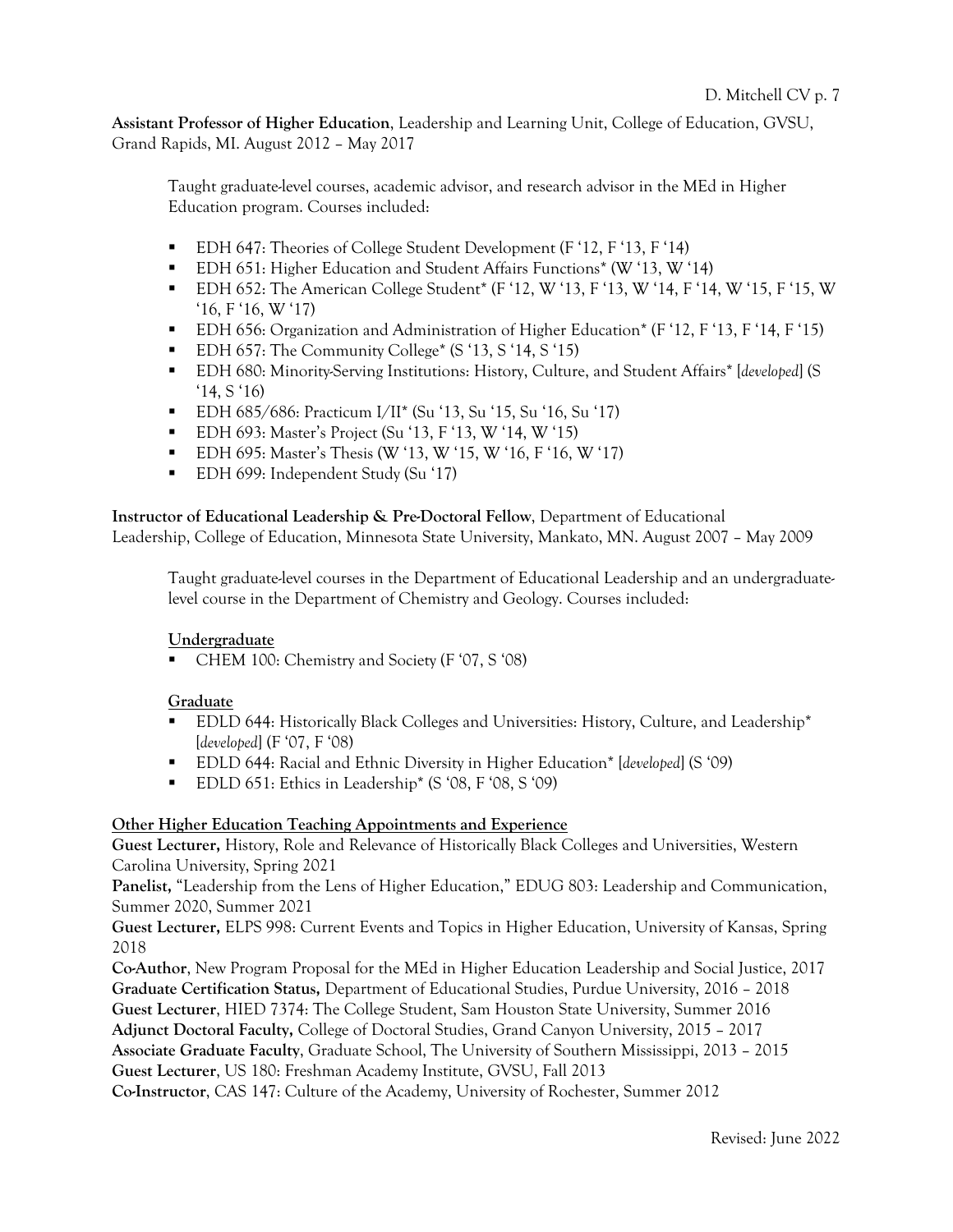**Guest Lecturer**, CAS 147: Culture of the Academy, University of Rochester, Summer 2011

## **Graduate Advising & Mentorship**

#### **Doctoral Dissertation – Chair**

- 5. Cornelius, T. (2021). *Views from the margins: A multiple-case study of the lived experiences of Black women senior-level student affairs administrators.* PhD, leadership in higher education, Bellarmine University, Louisville, KY.
- 4. Johnson, K. (2020). "*We live in two worlds": Foreign-born college and university presidents–perspectives, leadership, and resiliency.* PhD, leadership in higher education, Bellarmine University, Louisville, KY. **\*\*Graduate Student Research Grant, Academic Affairs, Bellarmine University [\$500]**\*\*
- 3. Oleka, O. (2020). *High school counselors as social capital in a career academy high school model for low-income students: A case study.* PhD, leadership in higher education, Bellarmine University, Louisville, KY. **\*\*Published in** *The Qualitative Report, 27*(3)**\*\***
- 2. Rogers, T. (2020). *Hidden identity: A constructivist grounded theory of Black male identity development at historically Black colleges and universities.* PhD, leadership in higher education, Bellarmine University, Louisville, KY.

## **\*\*Graduate Student Research Grant, Academic Affairs, Bellarmine University [\$500]**\*\*

1. Carver, P. (2019). *Twenty shades of Black: A phenomenological study of the dating, hooking up, belonging, and thriving experiences of Black women students at private, predominantly White institutions*. PhD, leadership in higher education, Bellarmine University, Louisville, KY.

**\*\*Honorable Mention, 2020 Outstanding Dissertation Award, National Association of Diversity Officers in Higher Education\*\***

**\*\*Honorable Mention, 2020 "Outstanding Doctoral Research Award Competition," American Association of Blacks in Higher Education\*\***

**\*\*2019 Outstanding Dissertation Award, Annsley Frazier Thornton School of Education, Bellarmine University\*\***

**\*\*Graduate Student Research Grant, Academic Affairs, Bellarmine University [\$500]**\*\*

**Doctoral Dissertation – Committee Member** \*=*methodologist*

- 7. \*Gilmore, L. (2021). *Navigating the murky middle: Understanding how career aspirations and experiences influence the career progression of women-identifying, student affairs mid-managers*. PhD, leadership in higher education, Bellarmine University, Louisville, KY.
- 6. \*Harris, B. (2021). *The influence of martial arts on the quality of life of college students*. PhD, leadership in higher education, Bellarmine University, Louisville, KY.
- 5. King, K. (2020). *The experiences of African American men at predominantly White institutions, after successfully transferring from a community college*. PhD, educational leadership, research, and technology, Western Michigan University, Kalamazoo, MI.
- 4. \*Englert-Copeland, J. (2019). *Privilege, bias, and cultural competence: An examination of how lived experience shapes academic advising practices*. PhD, education and social change, Bellarmine University, Louisville, KY.
- 3. Couch, M. (2019). *The experiences of African American male senior administrators in community colleges in Michigan.* EdD, community college leadership, Ferris State University, Big Rapids, MI.
- 2. Gipson, J. (2018). *Predicting graduation and college GPA: A multilevel analysis investigating the contextual effect of college major*. PhD, educational studies, educational psychology and research methodology emphasis, Purdue University, West Lafayette, IN.
- 1. Hudson, E. (2015). *To be or not to be satisfied: Examining job satisfaction of entry-level residence life professionals at Historically Black colleges and universities*. PhD, educational studies and research, higher education emphasis, The University of Southern Mississippi, Hattiesburg.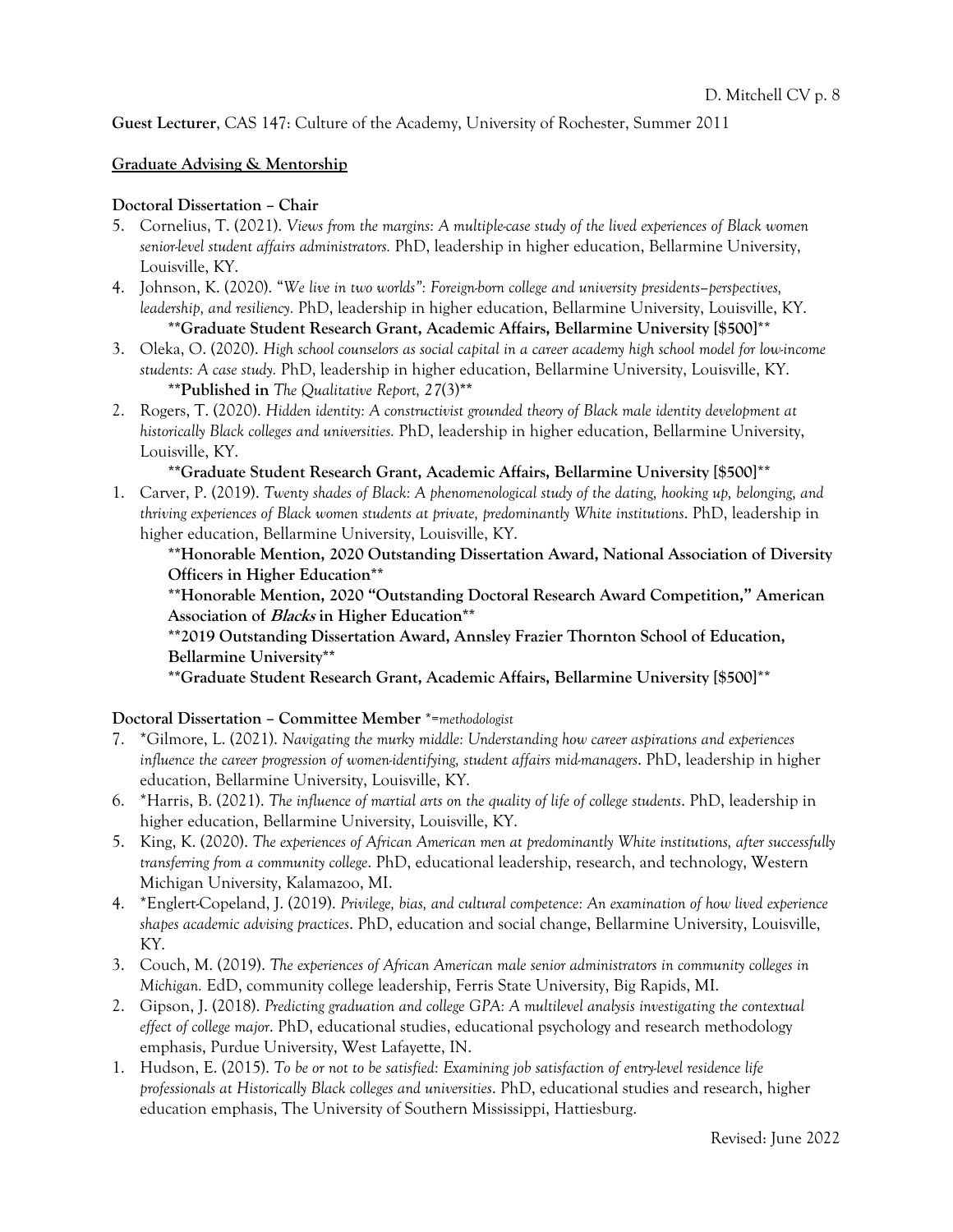### **Doctoral Preliminary Exam – Committee Member**

1. Gipson, J. (2016). *Predicting four-year graduation and college GPA: A multilevel analysis in higher education*. PhD, educational studies, educational psychology and research methodology emphasis, Purdue University, West Lafayette, IN.

## **Master's Thesis – Chair**

8. Boyd, T. H. B. (2017). *Black male persistence through stereotypes*. MEd, higher education, college student affairs leadership emphasis, GVSU, Grand Rapids, MI.

**\*\*Passed with Distinction, College of Education, GVSU**\*\*

**\*\*Presidential Research Grant, The Graduate School, GVSU [\$1,520]**\*\*

**\*\*Published in** *The Qualitative Report, 23*(4)**\*\***

7. Rombach, N. (2017). *Reasons for their departure: A look at undergraduate women who abandon STEM majors*. MEd, higher education, college student affairs leadership emphasis, GVSU, Grand Rapids, MI.

**\*\*Passed with Distinction, College of Education, GVSU**\*\*

## **\*\*2018 Master's-Level Winner of the NACADA Student Research Award\*\***

## **\*\*Presidential Research Grant, The Graduate School, GVSU [\$1,400]**\*\*

6. Naddaf, M. (2016). *Coming home: How identity plays a role in students who study abroad in an area representative of their heritage*. MEd, higher education, college student affairs leadership emphasis, GVSU, Grand Rapids, MI.

**\*\*Passed with Distinction, College of Education, GVSU**\*\*

**\*\*2016 Outstanding Master's Thesis Award, The Graduate School, GVSU**\*\*

**\*\*Published in** *Journal of College Student Development*, *61*(2)**\*\***

5. Steele, T. (2016). *Retaining staff members of color at a Midwestern predominantly White institution*. MEd, higher education, college student affairs leadership emphasis, GVSU, Grand Rapids, MI.

**\*\*Passed with Distinction, College of Education, GVSU**\*\*

- **\*\*2015-2016 Dean's Award for Outstanding Thesis, College of Education, GVSU**\*\*
- **\*\*2016 Outstanding Master's Thesis Award, The Graduate School, GVSU**\*\*

**\*\*Published in** *College Student Affairs Journal, 36*(1)**\*\***

- 4. Gabriel, A. (2015). *Nerd: The reclamation of an identity*. MEd, higher education, college student affairs leadership emphasis, GVSU, Grand Rapids, MI.
- 3. Lyon, T. (2015). *Undocumented Latino college students and identity development: A qualitative analysis of undocumented Latino college students' movement towards developing purpose*. MEd, higher education, college student affairs leadership emphasis, GVSU, Grand Rapids, MI.

**\*\*Passed with Distinction, College of Education, GVSU**\*\*

- **\*\*2014-2015 Dean's Award for Outstanding Thesis, College of Education, GVSU**\*\*
- **\*\*2015 Outstanding Master's Thesis Award, Office of Graduate Studies, GVSU**\*\*

**\*\*2016 Master's-Level Winner of the NACADA Student Research Award\*\***

**\*\*2017 Midwest Association of Graduate Schools Distinguished Thesis Nominee, Social Sciences Category, GVSU [Received a 96/100 overall rating in regional competition]**\*\*

**\*\*Published in** *The Review of Higher Education*, *42*(1)**\*\***

- 2. Cortez, K. (2014). *Outcomes assessment of an outdoor orientation program through means-end theory*. MEd, higher education, college student affairs leadership emphasis, GVSU, Grand Rapids, MI.
- 1. Baalerud, A. (2013). *Future foreign language teachers' intercultural competence*. MEd, higher education, college student affairs leadership emphasis, GVSU, Grand Rapids, MI.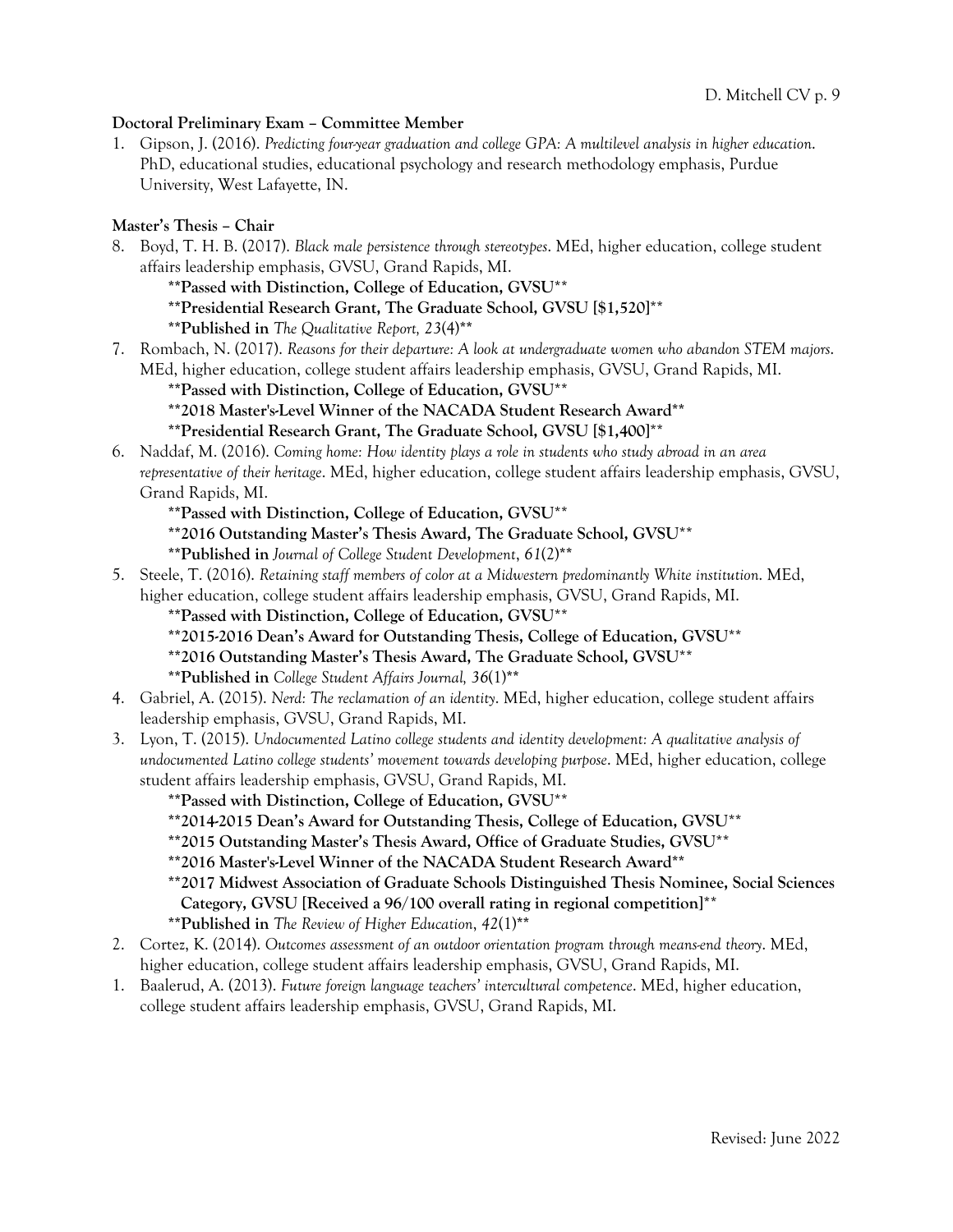### **Master's Thesis – Committee Member**

- 7. Peel, R. (2017). *Racial ideologies and Black students' leadership experiences at a predominantly White institution.* MEd, higher education, college student affairs leadership emphasis, GVSU, Grand Rapids, MI.
	- **\*\*Passed with Distinction, College of Education, GVSU**\*\*
	- **\*\*2016-2017 Dean's Award for Outstanding Thesis, College of Education, GVSU**\*\*
	- **\*\*2017 Outstanding Master's Thesis Award, The Graduate School, GVSU**\*\*
	- **\*\*2019 Midwest Association of Graduate Schools Distinguished Thesis Nominee, Social Sciences Category, GVSU\*\***
- 6. Marie, J. (2016). *Black studies programs and their influence on Black student identity*. MEd, higher education, college student affairs leadership emphasis, GVSU, Grand Rapids, MI.
	- **\*\*Passed with Distinction, College of Education, GVSU**\*\*
	- **\*\*2016 Outstanding Publication Award, The Graduate School, GVSU**\*\*
	- **\*\*Published in** *Africology: The Journal of Pan-African Studies, 9*(8)\*\*
- 5. Lancaster, L. (2014). *Investigating teachers' self-reported efficacy in instructing culturally and linguistically diverse learners in alternative settings*. MEd, literacy studies, TESOL emphasis, GVSU, Grand Rapids, MI.
- 4. Melick, J. (2014). *The generational digital divide: Understanding adult learners' self-efficacy with online education.* MEd, educational technology, GVSU, Grand Rapids, MI.
- 3. Gipson, J. (2013). *Understanding high achieving African American students: A quantitative study at Grand Valley State University*. MEd, higher education, college student affairs leadership emphasis, GVSU, Grand Rapids, MI.

#### **\*\*2014 Master's-Level Winner of the NACADA Student Research Award\*\***

- 2. Oguntokun, R. (2013). *The experiences of Black male students at Grand Valley: Implications for the future.*  MEd, higher education, college student affairs leadership emphasis, GVSU, Grand Rapids, MI. **\*\*2012-2013 Dean's Award for Outstanding Thesis, College of Education, GVSU**\*\* **\*\*2013 Outstanding Master's Thesis Award, Office of Graduate Studies, GVSU**\*\*
- 1. Potter, E. (2013). *Higher education faculty members' perceptions of creativity*. MEd, higher education, adult and higher education emphasis, GVSU, Grand Rapids, MI.

#### **Former Master's Students Pursuing/Completed Doctoral Degrees**

*\*=master's thesis chair or master's project supervisor; ^=thesis committee member; #=admissions reference*

\*#Pierre Banks, PhD, Bowling Green State University, 2019 #Scott Burden, PhD student, Lehigh University #Paul Bylsma, PhD student, Michigan State University #Stephannie Early, PhD student, Bellarmine University ^John Gipson, PhD, Purdue University, 2018 \*#Lindsay Greyerbiehl, JD, Northeastern University, 2021 \*Sean Huddleston, EdD, Ferris State University, 2019 ^#ReChard Peel, PhD student, Indiana State University #Brandon Shamoun, EdD student, Wayne State University ^#Reba L. Sims, PhD, Texas State University, 2020 \*#Tiffany Steele, PhD, The Ohio State University, 2020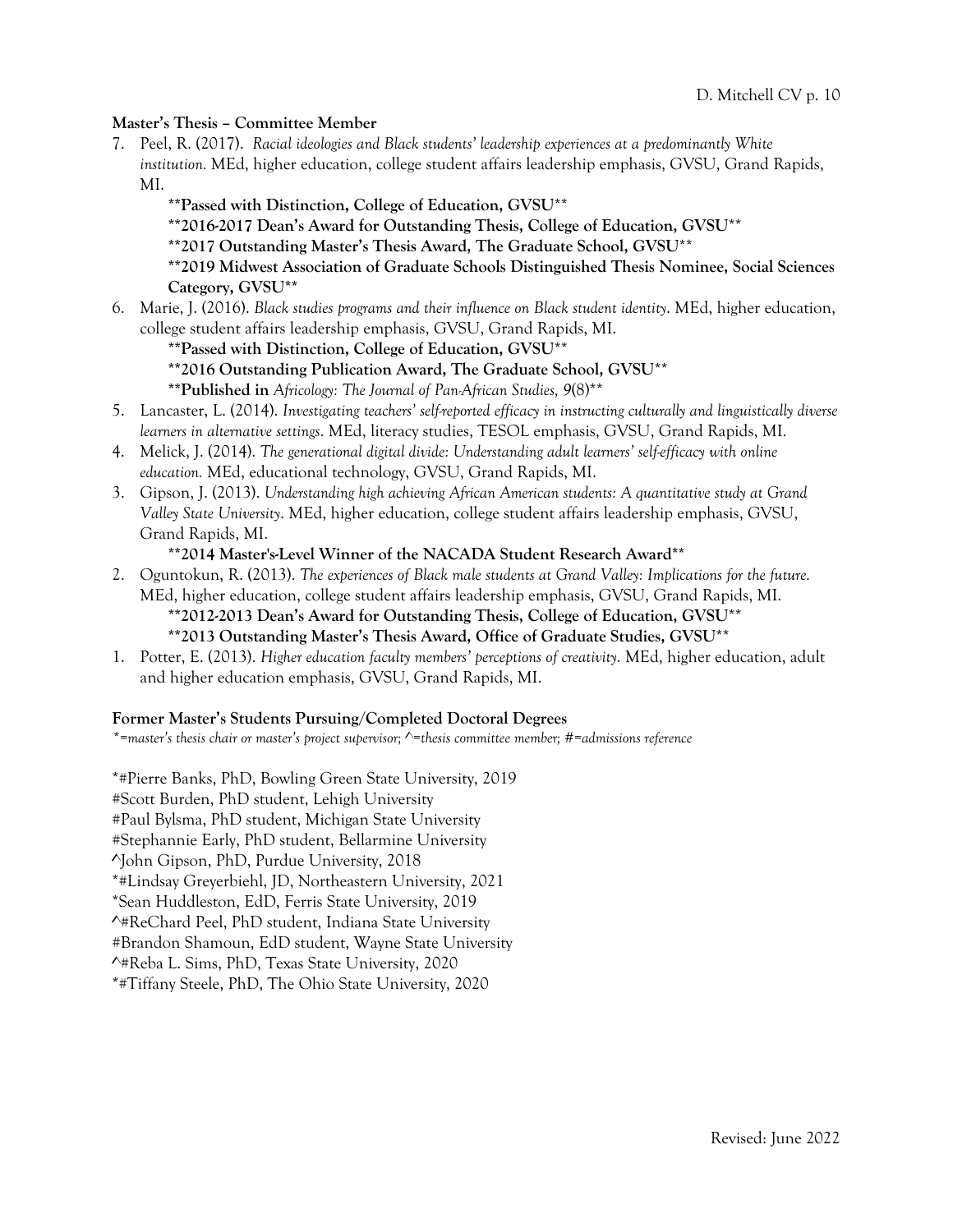## **OTHER PROFESSIONAL & RELATED EXPERIENCE**

**President, CEO & General Partner**, Harris, Mitchell & Co. Investment Group, LLP, Portsmouth, VA. June 2006 – September 2012

Provided direction and vision to partners and leadership team in making investment decisions.

**Accomplishments include:** 

- § **Generated donations totaling over \$8,000 for high school music programs, low-income families, and other non-profit organizations of interest**
- § **Founded and launched TheHBCUjobsite.com (now defunct)**
- § **Co-organized and co-managed annual high school drumline competition, 2009 – 2012**

**Substitute Teacher**, Portsmouth Public Schools, Portsmouth, VA. May 2003 – August 2006

**RESEARCH & SCHOLARSHIP** \*=*with graduate student or professional w/o a doctorate \*\*=with undergraduate student* Publication Impact: *Google Scholar* (citations =720), *SelectedWorks* (19,907 downloads across 144 countries)

#### **Edited Books**

- 3. **Mitchell, D., Jr.,** \*Marie, J., & \*Steele, T. (Eds.). (2019). *Intersectionality & higher education: Theory, research, and praxis* (2nd ed.). Peter Lang.
- 2. **Mitchell, D., Jr.**, Soria, K., \*Daniele, E., & \*Gipson, J. (Eds.). (2015). *Student involvement and academic outcomes: Implications for diverse college student populations*. Peter Lang.
	- § Reviewed by A. L. Bjornsen in *Education Review*//*Reseñas Educativas*, 2017
- 1. **Mitchell, D., Jr.,** \*Simmons, C., & \*Greyerbiehl, L. (Eds.). (2014). *Intersectionality & higher education: Theory, research, and praxis* (1st ed.). Peter Lang.
	- § Reviewed by R. Brunn-Bevel in *Teachers College Record*, 2017

#### **Edited Journal Special Issues**

- 2. Goings, R., **Mitchell, D**., **Jr.,** & Hilton, A. (Eds.). (2016). Multicultural perspectives in science, technology, engineering and mathematics (STEM) in higher education. *Journal for Multicultural Education, 10*(2). http://www.emeraldinsight.com/toc/jme/10/2
- 1. **Mitchell, D., Jr.,** & Sawyer, D., III. (Eds.). (2014). Informing higher education policy and practice through intersectionality. *Journal of Progressive Policy & Practice*, *2*(3). https://works.bepress.com/donaldmitchelljr/46/download

## **Refereed Journal Articles**

- 28. Oleka, O., & **Mitchell, D., Jr.** (2022). High school counselors as social capital for low-income students in a career academy high school model: A case study. *The Qualitative Report,* 27(3), 847-869. https://doi.org/10.46743/2160-3715/2022.4954
- 27. **Mitchell, D., Jr.**, \*Byron, E., \*Cross, J., \*Oleka, O., \*Van Eps, S., \*Clark, P., & \*Sajko, N. (2020). Going in thinking process, coming out transformed: Reflections and recommendations from a qualitative research course. *Social Sciences and Humanities Open*, 2(1). https://doi.org/10.1016/j.ssaho.2020.100031
- 26. \*Naddaf, M. I., \*Marie, J., & **Mitchell, D., Jr.** (2020). Heritage seekers, identity, and study abroad: A phenomenological exploration. *Journal of College Student Development*, *61*(2), 120-125. 10.1353/csd.2020.0026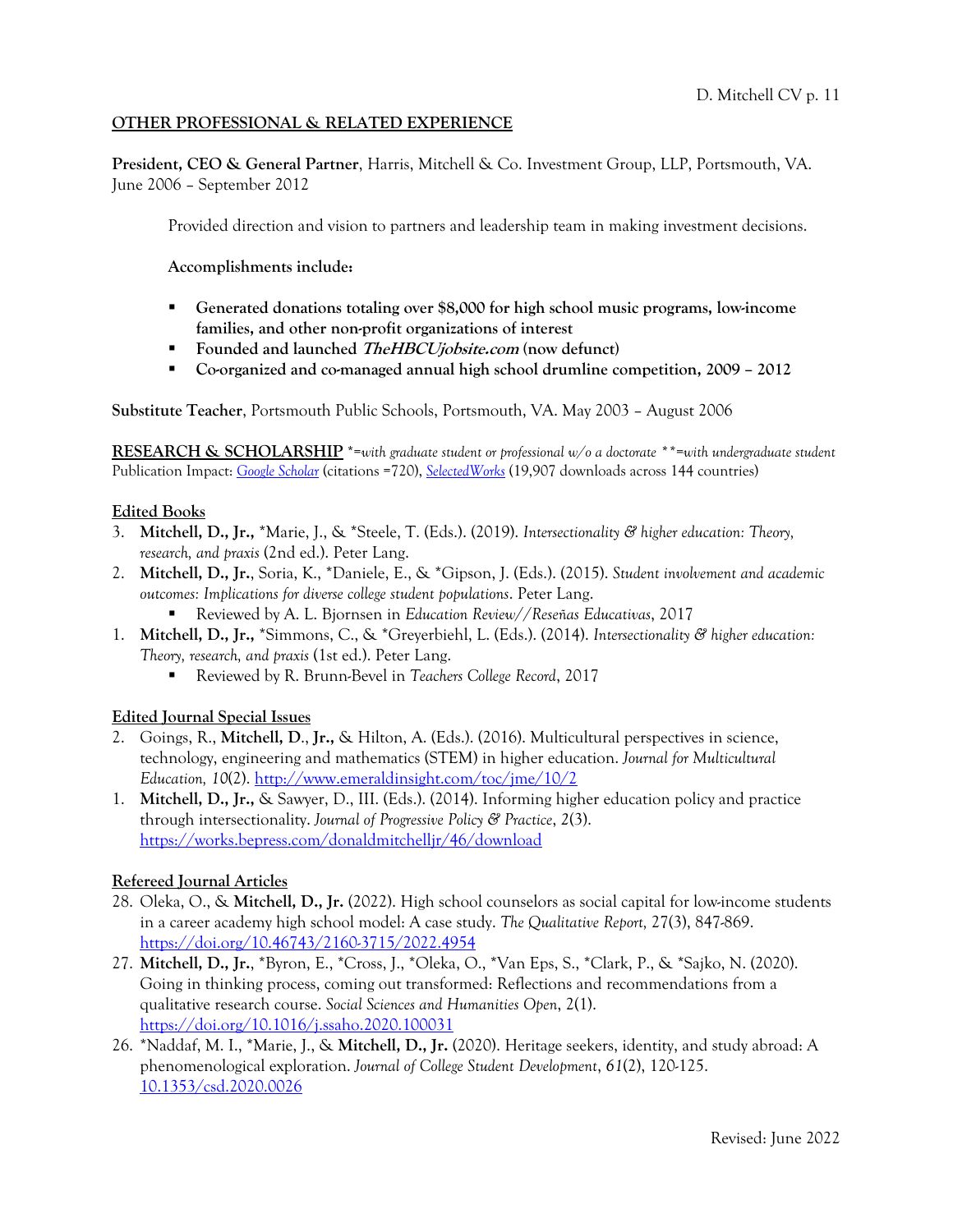- 25. Bailey-Fakhoury, C., & **Mitchell, D., Jr.** (2018). Living behind the veil: How Black mothers with daughters attending predominantly White schools experience racial battle fatigue when combating racial microaggressions. *Du Bois Review: Social Science Research on Race*, *15*(2), 489-515. https://doi.org/10.1017/S1742058X1800022X
- 24. \*Boyd, T. B. H., & **Mitchell, D., Jr.** (2018). Black male persistence in spite of stereotypes in college: A phenomenological exploration. *The Qualitative Report*, *23*(4), 893-913. https://doi.org/10.46743/2160- 3715/2018.3124
- 23. \*Clark, I., & **Mitchell, D., Jr.** (2018). Exploring the relationship between campus climate and minority stress in African American college students. *Journal Committed to Social Change on Race and Ethnicity*, *4*(1), 65-94. https://doi.org/10.15763/issn.2642-2387.2018.4.1.66-95
- 22. \*Gipson, J., **Mitchell, D., Jr.,** & \*McLean, C. (2018). An investigation of high-achieving African American students attending community colleges: A mixed methods research study. *Community College Journal of Research & Practice*, *42*(2), 289-301. http://dx.doi.org/10.1080/10668926.2017.1299652
- 21. \*Little, T. L., & **Mitchell, D., Jr. (**2018). A qualitative analysis of undocumented Latino college students' movement towards developing purpose. *The Review of Higher Education*, *42*(1), 137-172. 10.1353/rhe.2018.0036
- 20. \*Gipson, J., & **Mitchell, D., Jr.** (2017). High-impact practices and academic achievement for African American college students. *Journal Committed to Social Change on Race and Ethnicity*, *3*(2), 124-144. https://doi.org/10.15763/issn.2642-2387.2017.3.2.123-144
- 19. **Mitchell, D., Jr.,** \*Gipson, J., \*Marie, J., & \*Steele, T. (2017). Intersectional value? A pilot study exploring educational outcomes for African American women in historically Black sororities versus non-historically Black sororities. *Oracle: The Research Journal of the Association of Fraternity/Sorority Advisors, 12*(2), 44-58. https://doi.org/10.25774/rs5y-z374
- 18. **Mitchell, D., Jr., \***Steele, T., \*Marie, J., & \*Timm, K. (2017). Learning race and racism while learning: Experiences of international students pursuing higher education in the Midwestern United States. *AERA Open*, *3*(3), 1-15. https://doi.org/10.1177/2332858417720402
- 17. **Mitchell, D., Jr.,** & \*Westbrook, D. (2016). Developing multicultural competence for preparing student affairs professionals through a study away program. *Journal of College Student Development*, *57*(8), 1056-1058. https://doi.org/10.1353/csd.2016.0100
- 16. Cooper, J., **Mitchell, D., Jr., \***Eckerle, K., & \*Martin, K. (2016). Addressing perceived skill deficiencies in student affairs graduate preparation programs. *Journal of Student Affairs Research and Practice*, *53*(2), 107-117. http://dx.doi.org/10.1080/19496591.2016.1121146
- 15. **Mitchell, D., Jr.,** & \*Maloff, A. (2016). Racial positionalities, professional development, and a master's study abroad experience in Jamaica for future student affairs professionals. *College Student Affairs Journal*, *34*(2), 3-15. https://doi.org/10.1353/csj.2016.0010
- 14. \*Myrick, M., \*Gipson, J., & **Mitchell, D., Jr.** (2016). Friendships and retention at a historically Black university: A quantitative case study. *Journal of Research Initiatives*, *2*(1), 1-20. http://digitalcommons.uncfsu.edu/jri/vol2/iss1/11/
- 13. **Mitchell, D., Jr.,** & \*Gipson, J. (2015). A multi-institutional analysis of Greek affiliation and academic/involvement outcomes for African American college students. *National Association of Student Affairs Professionals Journal, 15*(1), 57-75. https://works.bepress.com/donaldmitchelljr/70/download
- 12. \*Ortiz, B., & **Mitchell, D., Jr.** (2015). Funding undocumented Latino/a students in public higher education institutions in the United States. *National Association of Student Affairs Professionals Journal, 15*(1), 76-93. https://works.bepress.com/donaldmitchelljr/71/download
- 11. \*Greyerbiehl, L., & **Mitchell, D., Jr.** (2014). An intersectional social capital analysis of the influence of historically Black sororities on African American women's college experiences at a predominantly White institution. *Journal of Diversity in Higher Education*, *7*(4), 282-294. http://dx.doi.org/10.1037/a0037605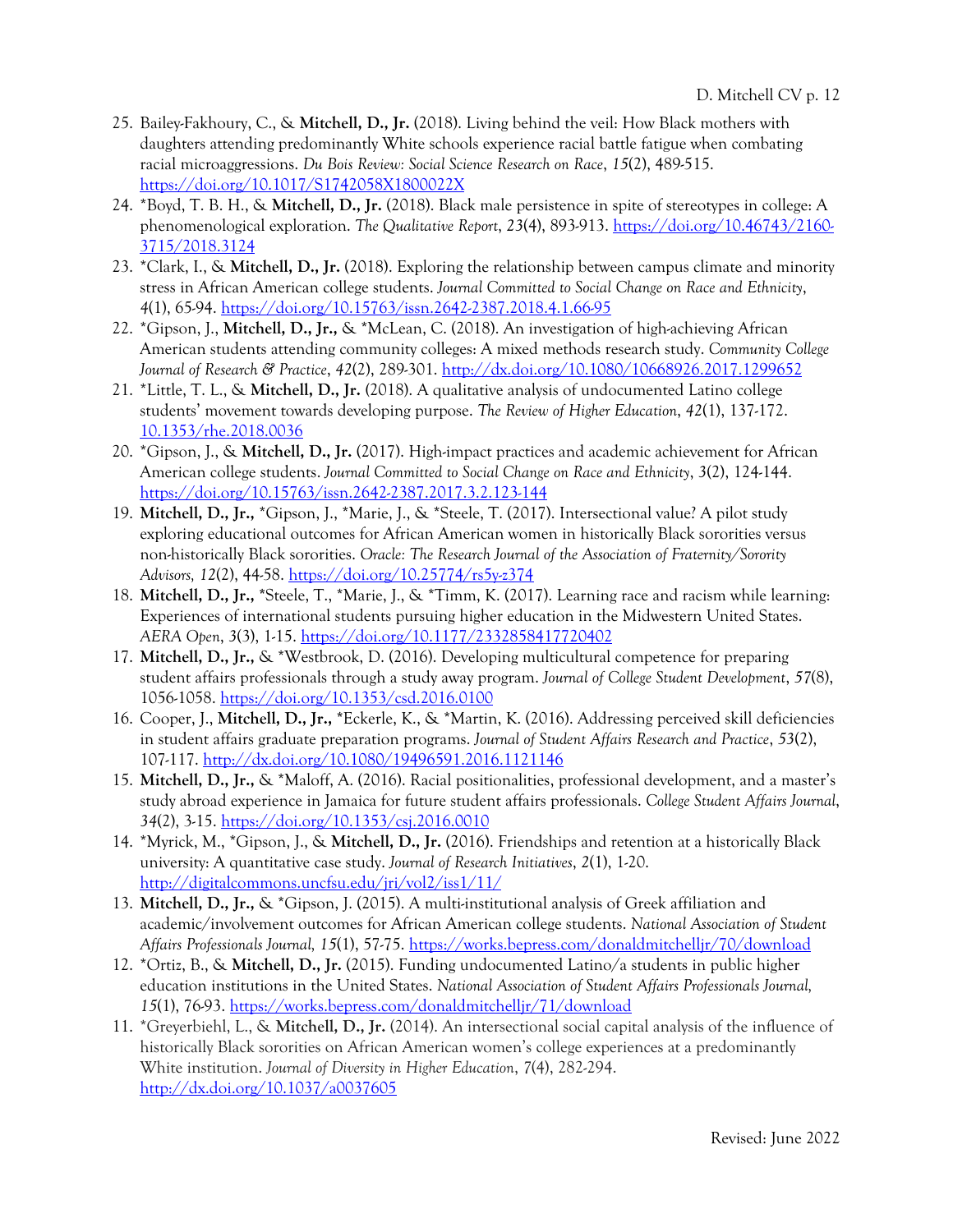- 10. **Mitchell, D., Jr.** (2014). Advancing grounded theory: Using theoretical frameworks within grounded theory studies. *The Qualitative Report*, *19*(36), 1-11. https://doi.org/10.46743/2160-3715/2014.1014
- 9. **Mitchell, D., Jr.** (2014). Does gender matter in Black Greek-lettered organizations? *Oracle: The Research Journal of the Association of Fraternity/Sorority Advisors, 9*(1), 20-32. https://doi.org/10.25774/p4zz-xt59
- 8. **Mitchell, D., Jr., \***Almanza, A., Hilton, A., & \*Spraggins, B. (2014). Still happening, yet still problematic: The 21<sup>st</sup> century Du Bois and Washington debate. *National Journal of Urban Education & Practice*, *7*(3), 186-197. https://works.bepress.com/donaldmitchelljr/34/download
- 7. **Mitchell, D., Jr., \***Hardley, J., \*\*Jordan, D., & \*Couch, M. (2014). Journals in the field of higher education: A racial analysis. *Journal of Research Initiatives*, *1*(2), 1-10. http://digitalcommons.uncfsu.edu/jri/vol1/iss2/2/
- 6. **Mitchell, D., Jr., \***Johnson, A., & \*Poglitsch, L. (2014). Reforming gendered tenure policies in U.S. higher education: A policy recommendation. *Journal of Progressive Policy and Practice*, *2*(1), 101-110. https://works.bepress.com/donaldmitchelljr/39/download
- 5. **Mitchell, D., Jr.,** & \*Means, D. (2014). "Quadruple consciousness": A literature review and new theoretical consideration for understanding the experiences of Black gay and bisexual men at predominantly White institutions. *Journal of African American Males in Education*, *5*(1), 23-35. at https://works.bepress.com/donaldmitchelljr/24/download
- 4. **Mitchell, D., Jr.** (2013). "Bridges to nowhere": Rethinking summer bridge programs for historically underrepresented students. *Journal of College Orientation and Transition*, *21*(1), 84-88. https://works.bepress.com/donaldmitchelljr/32/download
- 3. **Mitchell, D., Jr.** (2013, Fall). Funding U.S. historically Black colleges and universities: A policy recommendation. *eJournal of Education Policy.* https://in.nau.edu/wpcontent/uploads/sites/135/2018/08/Mitchell-ek.pdf
- 2. Bobilya, A., Akey, L., & **Mitchell, D., Jr.** (2011). Outcomes of a spiritually focused wilderness orientation program. *Journal of Experiential Education*, *33*(4), 301-322. https://doi.org/10.1177/105382591003300403
- 1. Carlson, J., & **Mitchell, D., Jr.** (2011). Characterizing the touchstones of educational leadership: An analysis of distinguished applied doctorate programs. *Academic Leadership Journal, 9*(4). http://works.bepress.com/donaldmitchelljr/1/download

# **Book & Monograph Chapters ^***=Refereed*

- 9. **Mitchell, D., Jr.** (2019). Preface. In D. Mitchell, Jr., J. Marie, & T. Steele (Eds.), *Intersectionality & higher education: Theory, research, and praxis* (2<sup>nd</sup> ed., xv-xix). Peter Lang.
- 8. **Mitchell, D., Jr.** (2017). Historically Black colleges and universities and Black Greek-lettered organizations in the "post-racial" era of accountability. In M. C. Brown II & T. E. Dancy (Eds.), *Black colleges across the Diaspora: Global perspectives on race and stratification in postsecondary education* (pp. 69-83). Emerald.
- 7. Tillapaugh, D., **Mitchell, D., Jr.**, & Soria, K. (2017). Considering gender and leadership through an intersectionality lens. In D. Tillapaugh & P. Haber-Curran (Eds.)*, Critical perspectives on gender and student leadership* (New Directions for Student Leadership No. 154, pp. 23-32). Jossey-Bass.
- 6. **^Mitchell, D., Jr.** (2015). A grounded theory of the influence of Black Greek-lettered organizations on the persistence of African Americans at a predominantly White institution. In D. Mitchell, Jr., K. Soria, E. Daniele, & J. Gipson (Eds.), *Student involvement and academic outcomes: Implications for diverse college student populations* (pp. 75-92). Peter Lang.
- 5. **^Mitchell, D., Jr.**, & \*Daniele, E. (2015). Diversity in American graduate education admissions: Twenty-first-century challenges and opportunities. In V. Stead (Ed.), *International perspectives in higher education admission policy: A reader* (pp. 259-267). Peter Lang.
- 4. **Mitchell, D., Jr.,** & Hilton, A. (2015). Career advancement beyond the traditional tenure & promotion process: Broadening Boyer's *Scholarship Reconsidered* through critical race theory. In F.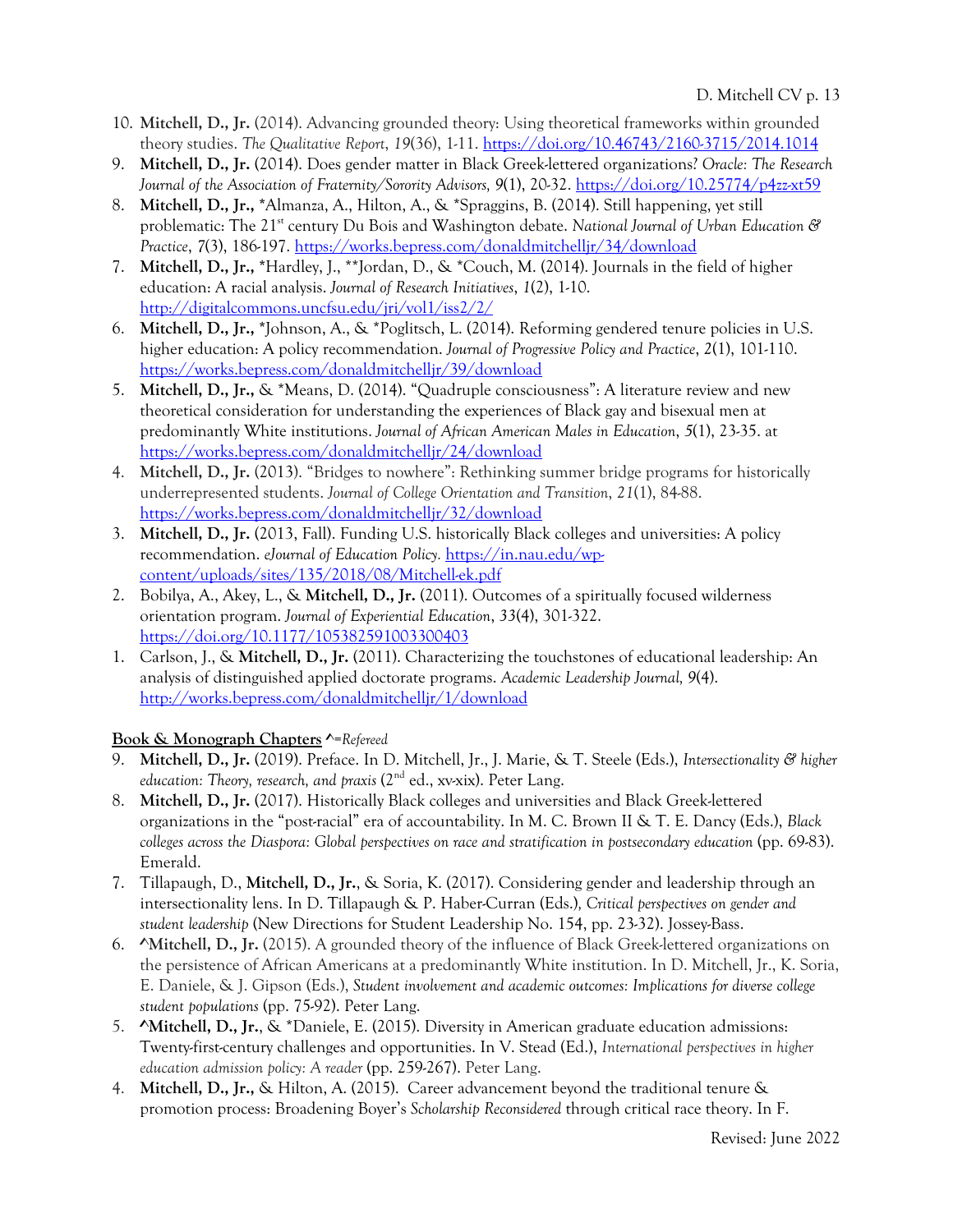Bonner, C. Lewis, B. Lofton, & P. Robinson (Eds.), *Priorities of the professoriate: Multiple forms of scholarship across rural and urban institutions* (pp. 135-146). Information Age.

- 3. **^**\*Myrick, M., DeSousa, D. J., & **Mitchell, D., Jr.** (2015). National Survey of Student Engagement findings at a historically Black institution: Does student engagement impact persistence? In D. Mitchell, Jr., K. Soria, E. Daniele, & J. Gipson (Eds.), *Student involvement and academic outcomes: Implications for diverse college student populations* (pp. 57-72). Peter Lang.
- 2. Soria, K., \*Gipson, J., & **Mitchell, D., Jr.** (2015). Introduction. In D. Mitchell, Jr., K. Soria, E. Daniele, & J. Gipson (Eds.), *Student involvement and academic outcomes: Implications for diverse college student populations* (pp. 1-8). Peter Lang.
- 1. **Mitchell, D., Jr.** (2014). Introduction. In D. Mitchell, Jr., C. Simmons, & L. Greyerbiehl (Eds.), *Intersectionality & higher education: Theory, research, and praxis (pp. 1-5). Peter Lang.*

## **Book Reviews, Editorials, Reports, & Other Publications**

- 19. **Mitchell, D., Jr.** (2021, February 25). Chief diversity officer reflects on initiatives, campus voices during Black History Month [Comments on Black History Month]. *The Bellarmine Blog.* https://www.bellarmine.edu/blog/article/posts/2021/02/25/chief-diversity-officer-reflects-oninitiatives-campus-voices-during-black-history-month/
- 18. Hilton, A., & **Mitchell, D., Jr.** (2017, January 25). We're always athletes: Microaggressions of Black males navigating academia. *Diverse: Issues in Higher Education*. http://diverseeducation.com/article/91701/
- 17. Goings, R., **Mitchell, D**., **Jr.,** & Hilton, A. (2016). Guest editorial: Embracing a multicultural perspective in science, technology, engineering, and mathematics (STEM) higher education: From talk to action. *Journal for Multicultural Education, 10*(2), 102-106. https://doi.org/10.1108/JME-03-2016- 0022
- 16. **Mitchell, D., Jr.** (2016). Foreword. In T. Hicks (Ed.), *Spirituality research studies in higher education* (pp. vii-ix). University Press of America.
- 15. **Mitchell, D., Jr.** (2016, May 31). How to start a revolution: Use intersectionality as a framework to promote student success. *ACPA Senior Scholar Blog*.
- 14. **Mitchell, D**., **Jr.,** & Hilton, A. (2016, November 29). Historically Black for whom? A challenge for 21st century historically Black colleges and universities to embrace Blackness, just Blackness. *MSI Unplugged*.
- 13. Hilton, A., **Mitchell, D., Jr.**, & Charleston, L. (2015, September 16). Community colleges embracing retention initiative for men of color by focusing on others. *The Huggington Post*. http://www.huffingtonpost.com/dr-adriel-a-hilton/community-colleges-embrac\_b\_8143184.html
- 12. **Mitchell, D., Jr.** (2015). [Review of the book *Black males in postsecondary education: Examining their experiences in diverse institutional contexts,* by A. A. Hilton, J. L. Wood, & C. W. Lewis (Eds.)]. *Journal of Negro Education*, *84*(1), 96-98. https://doi.org/10.7709/jnegroeducation.84.1.0096
- 11. **Mitchell, D., Jr.,** & Hilton, A. (2015, October 4). 'My brother's keeper': A lesson from Marc Lamont Hill. *Diverse: Issues in Higher Education*. http://diverseeducation.com/article/78148/
- 10. **Mitchell, D., Jr.** (2014, November 21). Intersectionality to social justice = theory to practice. *NASPA Multiracial Knowledge Group*. https://works.bepress.com/donaldmitchelljr/45/download/
- 9. **Mitchell, D., Jr.** (2014, Winter). Transitioning from GPA requirements to holistic application reviews. *Association of Fraternity/Sorority Advisors Perspectives*, 30-33.
- 8. **Mitchell, D., Jr.** (2014). Welcome to *College Student Affairs Leadership*. *College Student Affairs Leadership, 1*(1). http://scholarworks.gvsu.edu/csal/
- 7. **Mitchell, D., Jr.,** & Sawyer, D., III. (2014). Prefatory: Informing higher education policy and practice through intersectionality. *Journal of Progressive Policy & Practice*, *2*(3), 195-198. https://works.bepress.com/donaldmitchelljr/46/download
- 6. \*Miedema, D., & **Mitchell, D., Jr.** (2013). Operation fast and [we're serious]. *Colleagues*, *10*(2), 9-11. http://scholarworks.gvsu.edu/colleagues/vol10/iss2/5/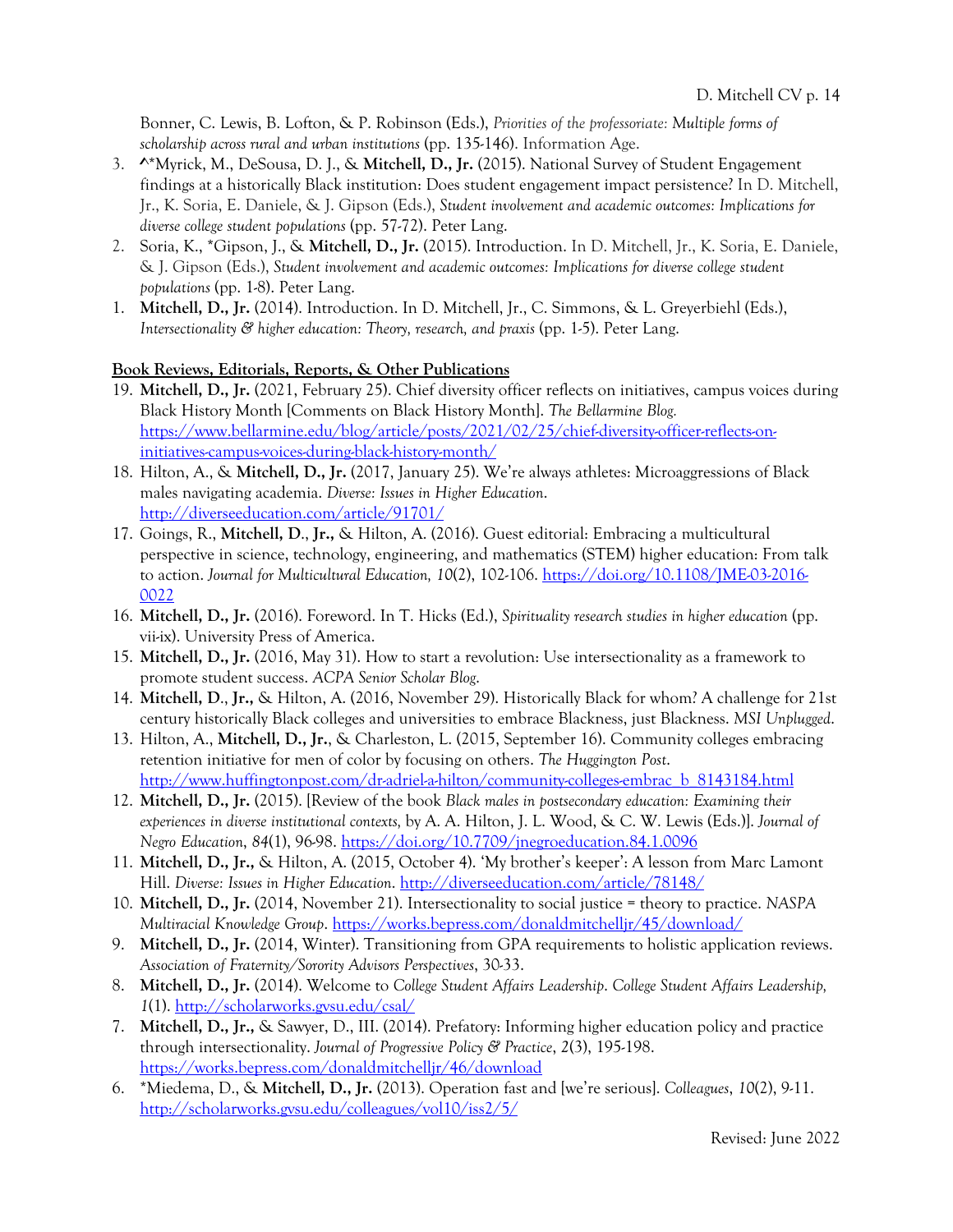- 5. **Mitchell, D., Jr.** (2013, March 1). An open letter to McNair and future McNair scholars: An "unofficial" McNair scholar's road to tenure track. *Kearns Center*.
- 4. **Mitchell, D., Jr.** (2013). [Review of the book *Black graduate education at historically Black colleges and universities: Trends, experiences and outcomes,* by R. T. Palmer, A. A. Hilton, & T. P. Fountaine (Eds.)]. *NASAP Journal*, *15*(1), 57-59. https://works.bepress.com/donaldmitchelljr/19/download
- 3. **Mitchell, D., Jr.** (2013). Should HBCUs pursue high-capacity fundraising presidents? *Annuals of the Next Generation*, *5*(1), 1-3. https://works.bepress.com/donaldmitchelljr/28/download \*\*Reprinted in *The Florida Sun, 82*(46), p. 5, 2013\*\*
- 2. **Mitchell, D., Jr.** (2013). "We speak your names": *Annuals of the Next Generation* and the American Association of Blacks in Higher Education honor the next generation of scholars. *Annuals of the Next Generation*, *4*(1), 1-2. http://caarpweb.org/wp-content/uploads/2013/07/Editorial-Introduction1.pdf
- 1. **Mitchell, D., Jr.**, \*Weathers, J., & \*\*Jones, M. (2013). *A 20-year history of Black Greek-letter organization research and scholarship*. Indiana University. https://works.bepress.com/donaldmitchelljr/26/download

## **Dissertation**

1. **Mitchell, D., Jr.** (2012). *Are they truly divine?: A grounded theory of the influences of Black Greek-lettered organizations on the persistence of African Americans at predominantly White institutions* [Doctoral dissertation, University of Minnesota—Twin Cities]. ScholarWorks. https://works.bepress.com/donaldmitchelljr/60/download

## **Refereed Presentations**

- 29. **Mitchell, D., Jr**. (2020, March). *CDOs using intersectionality to advance institutions* [Session]. National Association of Diversity Officers in Higher Education Annual Conference, San Diego, CA.
- 28. **Mitchell, D., Jr.** (2019, January). *The history and culture of historically Black colleges and universities* [Session]*.* American College Personnel Association Kentucky Annual Conference, Murray, KY.
- 27. \*Boyd, T. B. H., & **Mitchell, D., Jr.** (2018, February). *Black male persistence in spite of facing stereotypes in*  college: A phenomenological case study [Poster presentation]. 30<sup>th</sup> Annual Ethnographic and Qualitative Research Conference, Las Vegas, NV.
- 26. \*Clark, I., & **Mitchell, D., Jr.** (2018, February). *Exploring the relationship between campus climate and minority stress in African American students: An institutional case study* [Poster presentation]*.* 21st Annual American Association of Behavioral and Social Sciences Conference, Las Vegas, NV.
- 25. **Mitchell, D., Jr.** (2018, January). *Using intersectionality as a framework to promote student success* [Session]. American College Personnel Association Kentucky Annual Conference, Lexington, KY.
- 24. **Mitchell, D., Jr.**, Hirschy, A., & Bourke, B. (2018, January). *You don't know what you don't know: Faculty perspectives on preparing for and succeeding in doctoral programs in higher education and student affairs* [Panel presentation]. American College Personnel Association Kentucky Annual Conference, Lexington, KY.
- 23. \*Gipson, J., **Mitchell, D., Jr.,** & \*McLean, C. (2017, March). *An investigation of high-achieving African American students attending community colleges: A mixed methods research study* [Paper presentation]. American College Personnel Association Annual Convention, Columbus, OH.
- 22. Bailey-Fakhoury, C., & **Mitchell, D., Jr.** (2016, October). *The Du Boisian veil as an analytic device* [Paper presentation]*.* 2016 Association of Black Sociologists Conference, Memphis, TN.
- 21. \*Gipson, J., & **Mitchell, D., Jr.** (2016, March). *A multi-institutional analysis of fraternity and sorority involvement and academic outcomes for high-achieving African American college students* [Poster presentation]*.*  American College Personnel Association Annual Convention, Montreal, Canada.
- 20. **Mitchell, D., Jr.** (2016, March). Using intersectionality as a framework to guide student affairs work. In P. Love & D. Liddell (Chairs), *Emerging scholars: Engaging campus educators' voices in emerging scholarship* [Session]. American College Personnel Association Annual Convention, Montreal, Canada.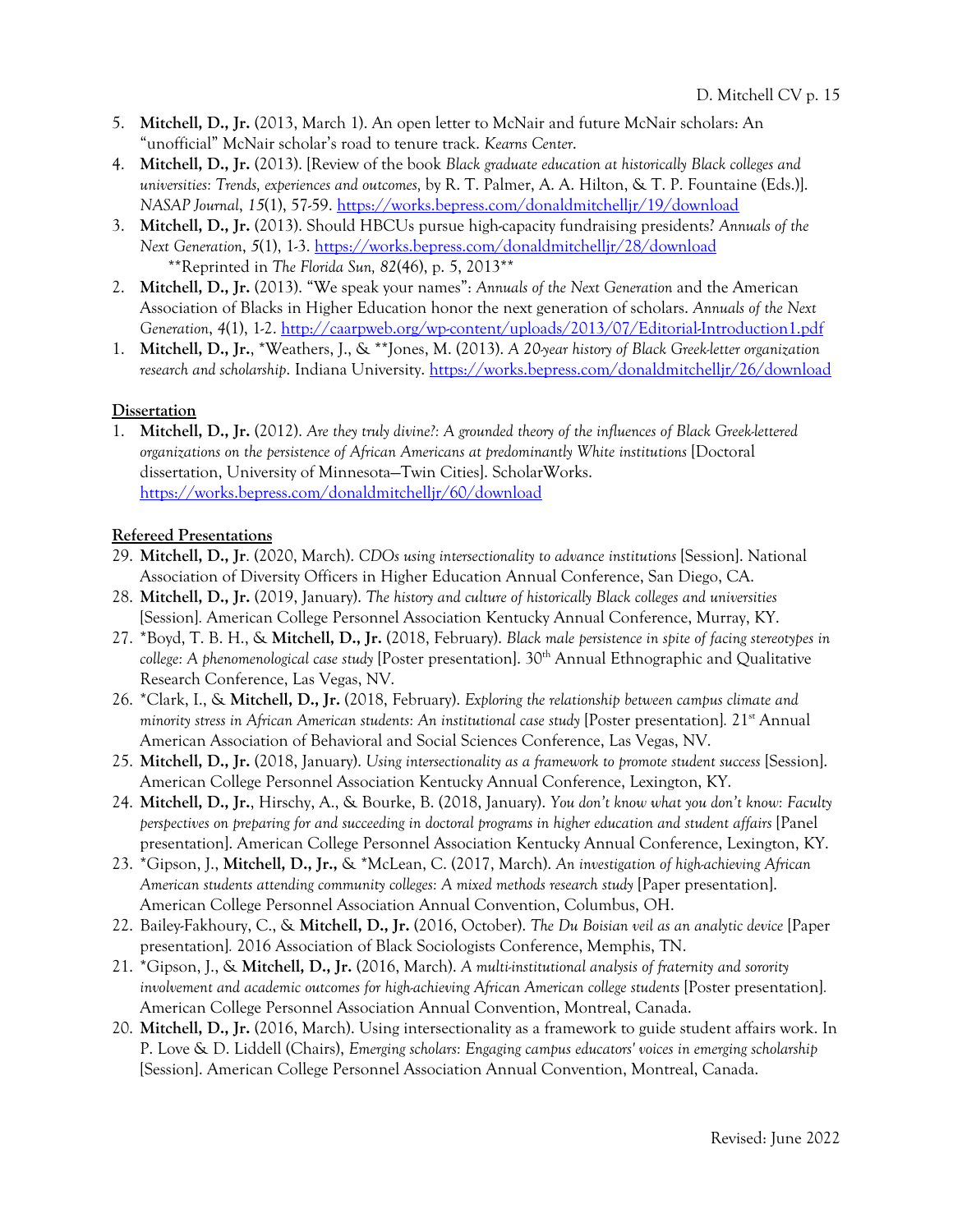- 19. **Mitchell, D., Jr.**, **\***Gipson, J., **\***Steele, T., & \*Fuller, J. (2016, February). *Intersectional value? Comparing outcomes for African American women in historically Black sororities and non-Black sororities* [Poster presentation]. 19th Annual American Association of Behavioral and Social Sciences Conference, Las Vegas, NV.
- 18. **Mitchell, D., Jr., \***Steele, T., \*Fuller, J., & \*Timm, K. (2016, February). *Learning race and racism while learning: Experiences of international students pursuing higher education in the Midwestern United States* [Paper presentation]. 28th Annual Ethnographic and Qualitative Research Conference, Las Vegas, NV.
- 17. Cooper, J., **Mitchell, D., Jr.**, \*Eckerle, K., & \*Martin, K. (2015, November). *Addressing perceived skill deficiencies in student affairs graduate preparation programs* [Paper presentation]. Association for the Study of Higher Education Council for the Advancement of Higher Education Programs Pre-Conference, Denver, CO.
- 16. **Mitchell, D., Jr.,** & \*Gipson, J. (2015, November). *A multi-institutional analysis of Greek affiliation and academic/involvement outcomes for African American college students* [Poster presentation]*.* Association for the Study of Higher Education  $40<sup>th</sup>$  Annual Conference, Denver, CO.
- 15. **Mitchell, D., Jr.** (2014, October). *Domestic is the new abroad* [Session]. Michigan College Personnel Association Annual Conference, Kalamazoo, MI.
- 14. \*Greyerbiehl, L., & **Mitchell, D., Jr.** (2014, April). *Forecasting intersectionality in student affairs practice: Examining historically Black sororities* [Poster presentation]. American College Personnel Association Annual Convention, Indianapolis, IN.
- 13. \*Gipson, J., & **Mitchell, D., Jr.** (2014, March). *Trends in undergraduate African American student involvement: Influencing personal and academic success* [Session]. NACADA 2014 Region 5 Conference, Madison, WI.
- 12. \*Eckerle, K., \*Adkins, M., & **Mitchell, D., Jr.** (2014, February). *Characterizing the touchstones of historically Black college and university higher education administration preparation programs: A content analysis* [Poster presentation]*.* 17th Annual American Association of Behavioral and Social Sciences Conference, Las Vegas, NV.
- 11. **Mitchell, D., Jr.,** \*Hardley, J., \*\*Jordan, D., & \*Couch, M. (2014, February). *Will they even consider my work? Critical race scholars in the behavioral and social sciences* [Paper presentation]*.* 17th Annual American Association of Behavioral and Social Sciences Conference, Las Vegas, NV.
- 10. **Mitchell, D., Jr.,** & \*Maloff, A. (2014, February). *The effects of race on a U.S. master's study abroad*  experience in Jamaica: A case study [Paper presentation]. 26<sup>th</sup> Annual Ethnographic and Qualitative Research Conference, Las Vegas, NV.
- 9. **Mitchell, D., Jr.** (2013, October). *Historically Black fraternities and sororities and academic outcomes: Research and recommendations* [Session]. Michigan College Personnel Association Annual Conference, Grand Rapids, MI.
- 8. **Mitchell, D., Jr.,** & \*Daniele, E. (2013, October). Diversity today and tomorrow: Best practices for U.S. graduate admissions. In V. Stead (Chair), *International perspectives in higher education admission policy* [Symposium]. EAN 2013 First World Congress on Access to Post-Secondary Education, Montreal, Canada.
- 7. **Mitchell, D., Jr.** (2013, September). *Untapped or unobliged social capital? An analysis of same-race mentorship in African Americans' pursuit of tenure in the academy* [Paper presentation]. CAARP Annual National Summit, Charlotte, NC.
- 6. **Mitchell, D., Jr.** (2013, June). *Advancing grounded theory: Using theoretical frameworks with grounded theory studies* [Paper presentation]. 25th Annual Ethnographic and Qualitative Research Conference, Cedarville, OH.
- 5. **Mitchell, D., Jr.** (2013, May). *Still happening, yet still problematic: Du Bois and Washington's debate in the 21st century* [Paper presentation]. 3rd Annual HBCU-General Education Alliance Conference, Raleigh, NC.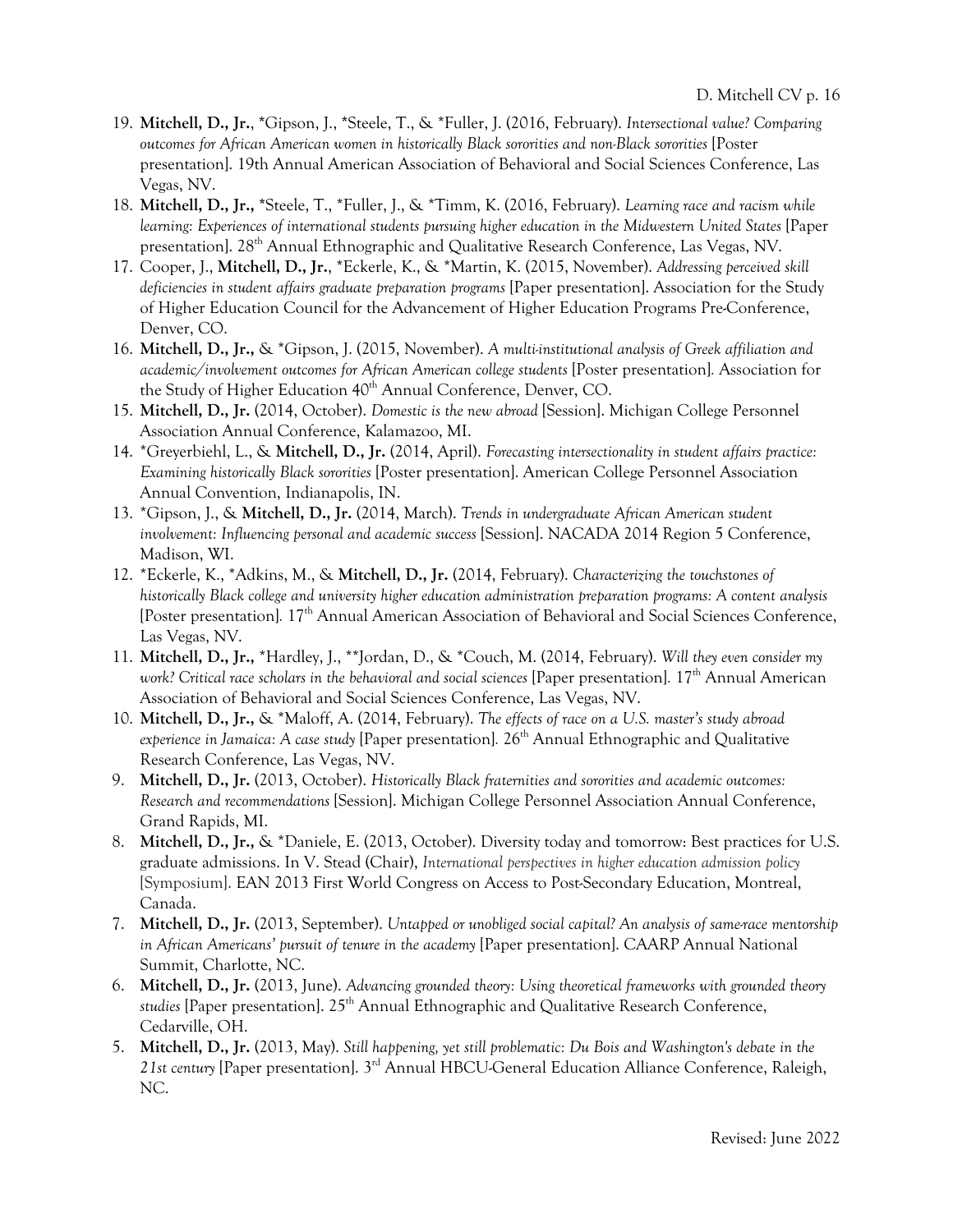- 4. **Mitchell, D., Jr.** (2011, November). *Are they truly divine? A grounded theory of the influences of Black Greeklettered organizations on the persistence of African Americans at predominately White institutions* [Paper presentation]*.* Association for the Study of Higher Education 36th Annual Conference, Charlotte, NC.
- 3. **Mitchell, D., Jr.** (2008, November). An African American male's experience in higher education. In J. Yasin (Chair), *Working with the "whole" student: Mentoring, counseling the first-year student, and teaching with tools from the youth culture* [Symposium]. Faculty Resource Network National Symposium, San Francisco, CA.
- 2. Bobilya, A., Akey, L., & **Mitchell, D., Jr.** (2008, November). *Enhancing student connections—Students' perceptions of a spiritually-focused wilderness orientation program* [Paper presentation]. 15th National Conference on Students in Transition, Columbia, SC.
- 1. Bobilya, A., Akey, L., & **Mitchell, D., Jr.** (2008, November). *Outcomes of a spiritually focused wilderness orientation program* [Paper presentation]. 39th Annual International Conference of the Association of Experiential Education, Vancouver, WA.

## **Invited Presentations** \*=*Received compensation*

## **Keynotes**

- 3. **Mitchell, D., Jr.** (2022, May). *The intersectional imperative in the field of speech language pathology* [Keynote]. Molloy University's Communication and Sciences Disorder 2022 Speech-Language Pathologists: Aiming to be the Voice of Change in a Diverse World Convention, Rockville Centre, NY.
- 2. \***Mitchell, D., Jr.** (2013, November). *Swag 2.0* [Keynote]. 2013 National Black Graduate Student Association North Central Regional Conference, Mankato, MN.
- 1. **Mitchell, D., Jr.** (2013, May). *An "unofficial" McNair scholar's story* [Keynote]. GVSU Ronald E. McNair Postbaccalaureate Achievement Program Summer Research Program Opening Luncheon, Allendale, MI.

## **Research and Scholarship Related Talks, Lectures & Presentations**

- 31. Garcia, D., **Mitchell, D., Jr**., Kerns, K., Dixon, E., & Byron, L. (2021, November). *Bellarmine's comprehensive student-centered approach to DEIJ recruitment and enrollment* [Session]. Association for Independent Kentucky Colleges and Universities (AIKCU) Diversity Summit (virtual).
- 30. **Mitchell, D., Jr.** (2021, November). *The Cardinal anti-racism agenda and its intersectional imperative* [Presentation]. Commission on Diversity and Racial Equity, University of Louisville, KY.
- 29. **Mitchell, D., Jr.** (2021, August). *Quality educator for all* [Panel presentation]. Chamber of St. Matthews Chamber of Commerce Diversity, Equity & Inclusion Series (virtual).
- 28. **Mitchell, D., Jr.** (2021, August). *Understanding intersectionality to advance postsecondary education in the Commonwealth* [Presentation]. Concil for Postsecondary Education Higher EDquity Webinar Series (virtual).
- 27. **\*Mitchell, D., Jr.** (2021, June). *Using intersectionality to plan the Scholars' Symposium for Black Men and Boys* [Presentation]. GVSU Scholars Symposium for Black Men and Boys Planning Committee (virtual).
- 26. **Mitchell, D., Jr.** (2021, April). *Everyone's responsibility: Empowering anti-racism through higher education and the community* [Panel presentation]. Collaborative for Anti-Racist Teaching (CART) and the Nystrand Center of Excellence in Education (virtual).
- 25. **Mitchell, D., Jr**. (2021, March). *NADOHE CDO townhall: Diversity officers in advancing anti-racism in times of challenge and pandemic* [Panel presentation]. National Association of Diversity Officers in Higher Education Annual Conference (virtual).
- 24. **Mitchell, D., Jr.** (2020, August). *Using intersectionality to understand the pandemic and social unrest* [Session]. Bellarmine University's Knights and Pints Series, Louisville, KY.
- 23. **Mitchell, D., Jr.** (2019, February). *Unstereotyped: Culture at historically Black colleges and universities* [Panel presentation]*.* Penn Center for Minority Serving Institutions' Twitter Chat.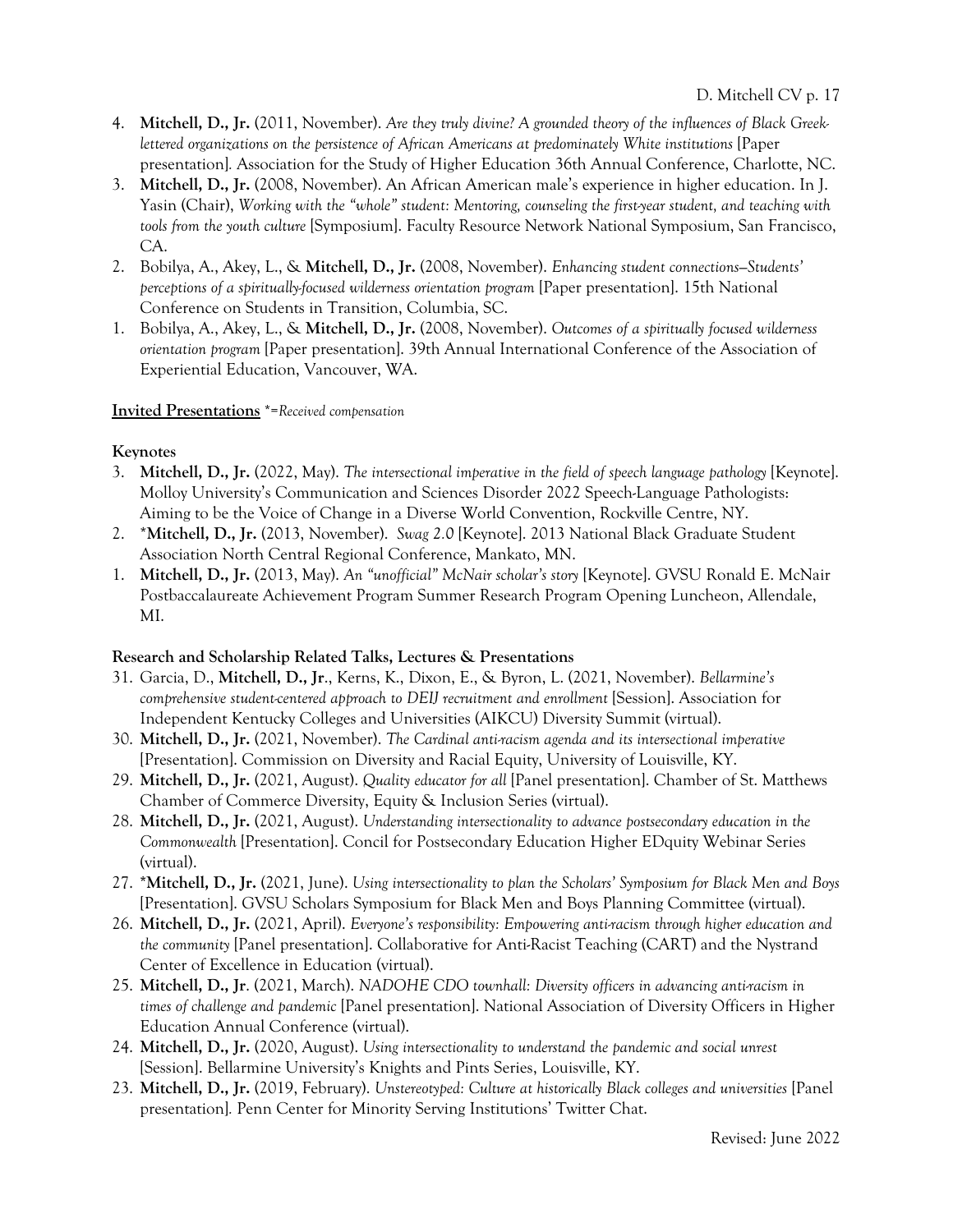- 22. **Mitchell, D., Jr.** (2018, March). *An introduction to qualitative research* [Panel presentation]. Bellarmine University Annsley Frazier Thornton School of Education Doctoral Programs Lunch and Learn Series, Louisville, KY.
- 21. \***Mitchell, D., Jr.** (2017, August). *RA leadership at The Ohio State University: Serving your peers better through the recognition of multiple identities and intersectionality* [Session]. The Ohio State University Office of Student Life Residence Life, Columbus, OH.
- 20. \***Mitchell, D., Jr.** (2017, July). *The intersectionality imperative in Residence Life at The Ohio State University* [Session]*.* The Ohio State University Office of Student Life Residence Life, Columbus, OH.
- 19. **Mitchell, D., Jr.** (2017, January). *Inclusion in today's schools: The intersectionality imperative in 21st century education* [Session]. GVSU College of Education Graduate Teaching Certificate Program, Grand Rapids, MI.
- 18. **Mitchell, D., Jr.** (2016, November). *The intersectionality imperative in 21st century education* [Session]. GVSU College of Education Social Responsibility & Inclusion Committee, Grand Rapids, MI.
- 17. **Mitchell, D., Jr.** (2016, August). *"Staring with the syllabus": Ways to make your classroom more inclusive through intentional syllabus revisions* [Session]*.* GVSU 22nd Fall Teaching and Learning Conference, Grand Rapids, MI.
- 16. **Mitchell, D., Jr.** (2016, April). *Men's role in feminism* [Session GVSU Women's Commission Conscious Conversation Series, Allendale, MI.
- 15. **Mitchell, D., Jr.** (2015, June). *The intersectional imperative in student affairs* [Session]. GVSU College Student Affairs Leadership 20 Year Celebration Roundtable/Colloquium, Allendale, MI.
- 14. **Mitchell, D., Jr.** (2014, October). *From theory to practice: From intersectionality to social justice* [Session]*.*  GVSU Office of Multicultural Affairs, LGBT Resource Center, and Women's Center, Allendale, MI.
- 13. **Mitchell, D., Jr.** (2014, October). *The color of success* [Panel presentation]*.* Pi Zeta Chapter of Kappa Alpha Psi Fraternity, Inc. Kappa Week, Allendale, MI.
- 12. **Mitchell, D., Jr.** (2014, August). *What is a domestic study abroad?* [Roundtable]. GVSU 20th Fall Teaching and Learning Conference, Grand Rapids, MI.
- 11. \***Mitchell, D., Jr.** (2014, March). *Black gay and bisexual men at predominantly White institutions* [Session]. 38th Michael T. Fagin Pan African Student Leadership Conference, Mankato, MN.
- 10. \***Mitchell, D., Jr.** (2014, March). *LGBT issues in the Pan African community* [Session]. 38th Michael T. Fagin Pan African Student Leadership Conference, Mankato, MN.
- 9. **Mitchell, D., Jr.** (2014, January). *The other, other Wes Moore* [Session]. GVSU African Diaspora Conversation Series, Allendale, MI.
- 8. **Mitchell, D., Jr.** (2014, January). *Straight talk* [Panel presentation]. GVSU Dr. Martin Luther King, Jr. Commemoration Week, Grand Rapids, MI.
- 7. **Mitchell, D., Jr.** (2013, October). *Local best practices on retaining faculty and staff of color* [Panel presentation]*.* West Michigan College and University Presidents' Compact Committee Conference, Grand Rapids, MI.
- 6. **Mitchell, D., Jr.,** (2013, August). *Why?* [Session]. GVSU Academic Success Institute, Allendale, MI.
- 5. **Mitchell, D., Jr.** (2013, February). *Historically Black fraternities and sororities: Recognizing their histories and impact on college outcomes* [Session]. GVSU Office of Multicultural Affairs Diversity Brownbag Series, Allendale, MI.
- 4. **Mitchell, D., Jr.** (2012, February). *Black Greek-lettered organizations and academic outcomes* [Lecture]. University of Southern Mississippi Department of Educational Studies and Research Lecture Series in Higher Education, Hattiesburg, MS.
- 3. Daniele, E., Sinclair-Chapman, V., **Mitchell, D., Jr.**, Valentino, N., & Simmons, C. (2011, August). *Community assistants' diversity and inclusion workshop* [Session]. University of Rochester Department of Residential Life Community Assistant Training, Rochester, NY.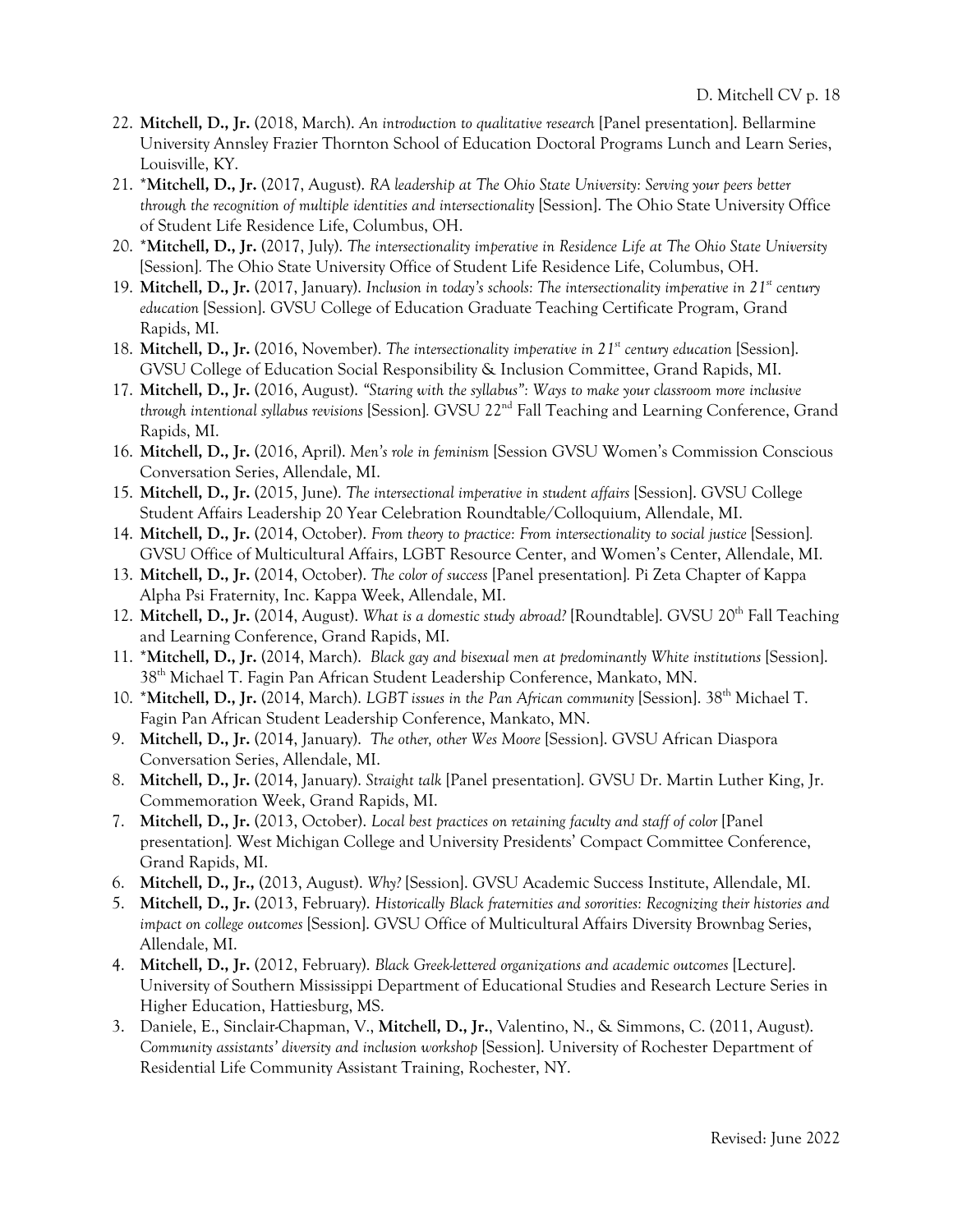- 2. **Mitchell, D., Jr.**, Heinzelman, W., Olivares, B., & Sinclair-Chapman, V. (2011, April). *Diversity in graduate education: Challenges and opportunities* [Session]. University of Rochester 2nd Annual Diversity Conference, Rochester, NY.
- 1. **Mitchell, D., Jr.** (2008, December). *Historically Black colleges and universities: History and culture* [Invited talk]. University of Minnesota – Twin Cities Common Ground Consortium Program, Minneapolis, MN.

## **Talks, Lectures and Presentations Related to Educational and Career Development**

- 18. **Mitchell, D., Jr.** (2021, April). *Diversity and inclusion in a college setting* [Session]. duPont Manual High School's College Con Series (virtual).
- 17. **Mitchell, D., Jr.** (2021, March). *HBCUs and Black Greek-lettered organizations* [Panel presentation]. Louisville Collegiate School's Webinar Series (virtual).
- 16. **Mitchell, D., Jr.** (2016, October). *My student affairs journey* [Panel presentation]. GVSU Student Affairs Graduate Association's Careers in Student Affairs Month programming, Allendale, MI.
- 15. **Mitchell, D., Jr.** (2015, October). *You study what?! Introducing undergraduate students to student affairs graduate preparation programs* [Session]. GVSU Student Affairs Graduate Association's Careers in Student Affairs Month programming, Allendale, MI.
- 14. **Mitchell, D., Jr.** (2015, September). *Greek to corporate* [Panel presentation]*.* GVSU National Pan-Hellenic Council Week, Allendale, MI.
- 13. **Mitchell, D., Jr.** (2015, September). *Maintaining a writing life* [Roundtable]. GVSU College of Education's General Assembly, Grand Rapids, MI.
- 12. **Mitchell, D., Jr.** (2015, March). *My journey to the professorate and developing your swag* [Invited talk]. San Diego State University Aztec Research Fellowship Program, San Diego, CA.
- 11. **Mitchell, D., Jr.** (2015, February). *Building your swag* [Invited talk]*.* GVSU COMPASS Program, Grand Rapids, MI.
- 10. **Mitchell, D., Jr.** (2014, October). *How to submit conference proposals and articles for publication* [Panel presentation]*.* GVSU Student Affairs Division Research and Scholarship Committee, Allendale, MI.
- 9. **Mitchell, D., Jr.** (2014, September). *My student affairs path* [Panel presentation]. GVSU Student Affairs Graduate Association's monthly programming, Allendale, MI.
- 8. **Mitchell, D., Jr.** (2013, October). *"Dripping in swag": Graduate school preparation workshop, part II* [Session]. 2013 ITEC-WM Student Teacher Fall Fire Up Conference, Grand Rapids, MI.
- 7. **Mitchell, D., Jr.** (2013, October). *"Dripping in swag": Resume and CV workshop, part I* [Session]. 2013 ITEC-WM Student Teacher Fall Fire Up Conference, Grand Rapids, MI.
- 6. **Mitchell, D., Jr.** (2013, September). *Advice for grads* [Panel presentation]. GVSU Student Affairs Graduate Association's monthly programming, Allendale, MI.
- 5. **Mitchell, D., Jr.** (2013, September). *Resume and curriculum vitae critique* [Roundtable]. 2013 CAARP Annual Summit, Charlotte, NC.
- 4. **Mitchell, D., Jr.** (2013, February). "*Dripping in swag."* [Invited talk]. GVSU COMPASS Program, Grand Rapids, MI.
- 3. **Mitchell, D., Jr.** (2013, February). *Graduate school planning* [Panel presentation]. GVSU Ronald E. McNair Post-Baccalaureate Achievement Program Career Seminar, Allendale, MI.
- 2. **Mitchell, D., Jr.** (2011, May). *College admissions luncheon* [Panel presentation]. Association for the Equality and Excellence in Education 34th Annual Conference, Victor, NY.
- 1. **\*Mitchell, D., Jr.** (2009, December). *Walking you through the completion of a professional or graduate degree* [Invited talk]. Xavier University of Louisiana Office of Graduate Placement, New Orleans, LA.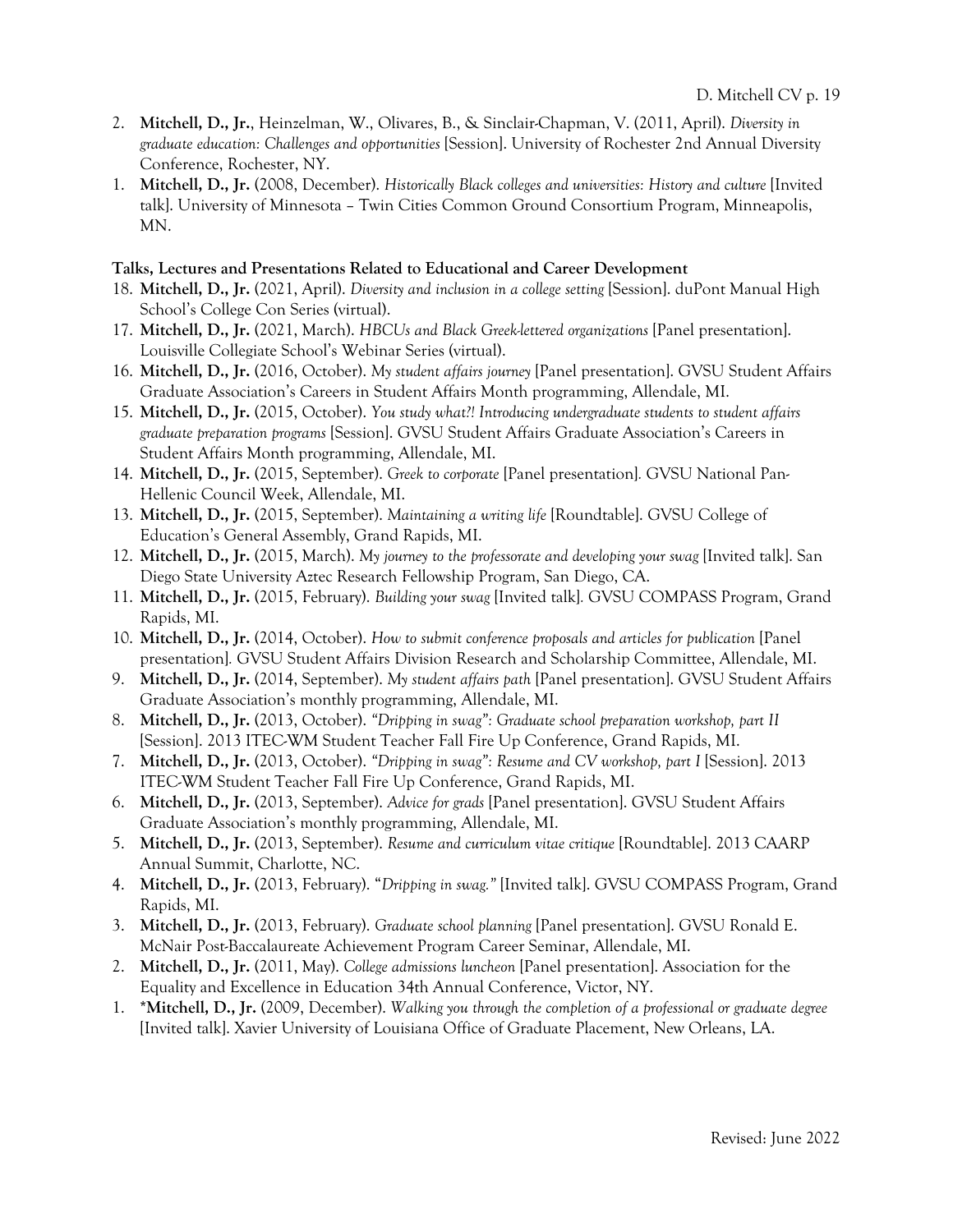#### **Research Affiliations**

**Diversity Scholar,** Diversity Scholars Network, National Center for Institutional Diversity, University of Michigan, 2019 – Present

The mission of the National Center for Institutional Diversity at the University of Michigan is to create a more equitable and inclusive society through diversity research and scholarship. The Diversity Scholars Network is a scholarly community committed to advancing understandings of historical and contemporary social issues related to identity, difference, culture, representation, power, oppression, and inequality—as they occur and affect individuals, groups, communities, and institutions.

#### **Editorial & Peer Review Experience**

Ad Hoc Reviewer, *Reinvention: An International Journal of Undergraduate Research*, 2021 Ad Hoc Reviewer, New York University Press, 2020 Ad Hoc Reviewer, *Oracle: The Research Journal of the Association of Fraternity/Sorority Advisors,* 2020, 2021 Ad Hoc Reviewer, *Journal of LGBT Youth*, 2019 Associate Editor, *Oracle: The Research Journal of the Association of Fraternity/Sorority Advisors,* 2018 – 2019 Chapter Peer Reviewer, *Underserved populations at HBCUs: The pathway to diversity, equity, and inclusion* (Emerald Group), 2018 Ad Hoc Reviewer, *Journal for Multicultural Education*, 2017 Ad Hoc Reviewer, Peter Lang Publishers, 2017 Ad Hoc Reviewer, Rutgers University Press, 2017 Editorial Board, *Journal Committed to Social Change on Race and Ethnicity,* 2017 – 2021 Ad Hoc Reviewer, Routledge, 2016, 2019 Ad Hoc Reviewer, *Spectrum: A Journal on Black Men*, 2016 Editorial Board, *Journal of College Student Development*, 2016 – 2019 Guest Editor, *Journal for Multicultural Education*, 2016 Ad Hoc Reviewer, *Journal of Outdoor Recreation, Education, and Leadership*, 2015 Ad Hoc Reviewer, *Journal of Research Initiatives*, 2015 Ad Hoc Reviewer, *Qualitative Report*, 2015 Ad Hoc Reviewer, *Teachers College Record*, 2015 Editorial Board, *Journal of Diversity in Higher Education*, 2015 – 2018 Ad Hoc Reviewer, *Journal of Latinos and Education*, 2014 Guest Editor, *Journal of Progressive Policy & Practice*, 2014 Ad Hoc Copy Editor, *Journal of Progressive Policy & Practice*, 2013 Ad Hoc Reviewer, *Journal of Diversity in Higher Education*, 2013 – 2014 Ad Hoc Reviewer, *Journal of Negro Education*, 2013 Editor-in-Chief, *Annuals of the Next Generation,* 2013 – 2015 Editorial Board, *Journal of African American Males in Education*, 2013 – 2015 Editorial Board, *Journal of Ethnographic & Qualitative Research*, 2013 – 2019 Editorial Board, *Oracle: The Research Journal of the Association of Fraternity/Sorority Advisors,* 2013 – 2018 Founder, Faculty Advisor, and Managing Editor, *College Student Affairs Leadership,* 2013 – 2017 Managing Editor, *Journal of African American Males in Education*, 2013 – 2015 Reviewer, *Journal of African American Males in Education*, 2009 – 2013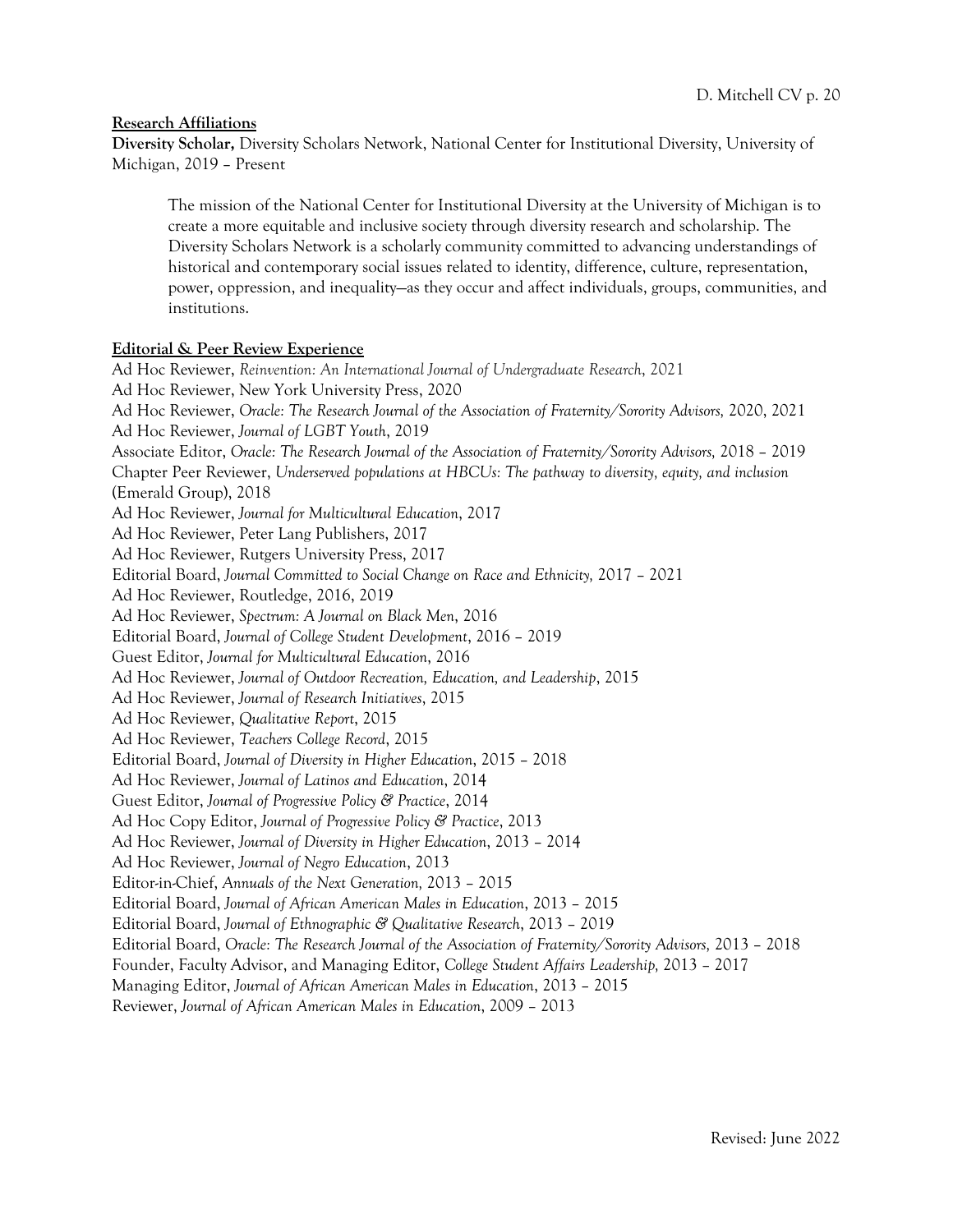#### **GRANTS & FUNDING** \*=*with graduate student*

## **Competitive (Funded)**

- 7. **Mitchell, D., Jr.** (2015). *A comprehensive investigation of high-achieving African American students: A mixed methods research study.* Grand proposal submitted to the GVSU Center for Scholarly and Creative Excellence Faculty Course Reassignment for Research and Creative Expression Grant. **\$3,000 awarded.**
- 6. \*Gipson, J., & **Mitchell, D., Jr.** (2013). *A comprehensive investigation of high-achieving African American students attending community colleges: A mixed methods research study*. Grant proposal submitted to the NASPA Foundation Channing Briggs Small Grant Competition. **\$3,275 awarded.**
- 5. **Mitchell, D., Jr.** (2013). *A 20-year history of Black Greek-letter organization research and scholarship.* Grant proposal submitted to the Center for the Study of the College Fraternity. **\$1,000 awarded.**
- 4. **Mitchell, D., Jr.** (2013). *RJWF New Connections Seventh Annual Symposium*. Selected to receive a travel grant to attend the RJWF New Connections Seventh Annual Symposium. **\$600 awarded.**
- 3. **Mitchell, D., Jr.** (2013). *Special project graduate assistant*. Funding proposal submitted to the GVSU Office of Graduate Studies. **\$18,116 awarded.**
- 2. **Mitchell, D., Jr.,** & Cooper, J. (2013). *Minority serving institutions: History, culture, and student affairs.*  Grant proposal submitted to the GVSU Pew Faculty Teaching and Learning Teacher Scholar Grant Competition. **\$3,337 awarded.**
- 1. Olivares, B., & **Mitchell, D., Jr.** (2012). *University of Rochester Ronald E. McNair program*. Grant proposal submitted to the U.S. Department of Education Federal TRIO Programs. **\$1,283,000 awarded.**

## **Competitive (Unfunded)**

- 4. Carver, P., LaRocco, M., Apostel, S., & **Mitchell, D., Jr.** (2020). *Tradition and transformation: Bellarmine and social justice*. Grant proposal submitted to the NetVUE Reframing the Institutional Saga Grant Competition. \$33,959 proposed.
- 3. **Mitchell, D., Jr.** (2013). *A comprehensive investigation of summer bridge programs for historically underrepresented populations: A retroactive mixed methods exploration*. Grant proposal submitted to the National Resource Center for The First-Year Experience and Students in Transition Paul P. Fidler Research Grant Competition. \$5,000 proposed.
- 2. Heinzelman, W., Olivares, B., Sinclair-Chapman, V., & **Mitchell, D., Jr.** (2011). *Clare Boothe Luce graduate fellowship*. Grant proposal submitted to the Clare Boothe Luce Foundation. \$199,910 proposed.
- 1. **Mitchell, D., Jr.** (2007). *Wireless technology in the curriculum: A paradigm of immersed learning*. Grant proposal submitted to the AT&T Foundation Competitive Grant Program. \$17,253 proposed.

## **Noncompetitive (Funded)**

- 14. **Mitchell, D., Jr.** (2016). *An investigation of high-achieving African American students attending community colleges: A mixed methods research study.* Grant proposal submitted to the GVSU Center for Scholarly and Creative Excellence Faculty Dissemination Fund. **\$500 awarded.**
- 13. **Mitchell, D., Jr.** (2015). *Learning race and racism while learning: Experiences of international students pursuing higher education in the Midwestern United States.* Grant proposal submitted to the GVSU Center for Scholarly and Creative Excellence Faculty Dissemination Fund. **\$250 awarded.**
- 12. **Mitchell, D., Jr.** (2015). *Addressing perceived skill deficiencies in student affairs graduate preparation programs.* Grant proposal submitted to the GVSU Center for Scholarly and Creative Excellence Faculty Dissemination Fund. **\$500 awarded.**
- 11. **Mitchell, D., Jr.** (2015). *Association for the Study of Higher Education Annual Conference.* Grant proposal submitted to the GVSU Pew Faculty and Teaching and Learning Center Travel Grant. **\$700 awarded.**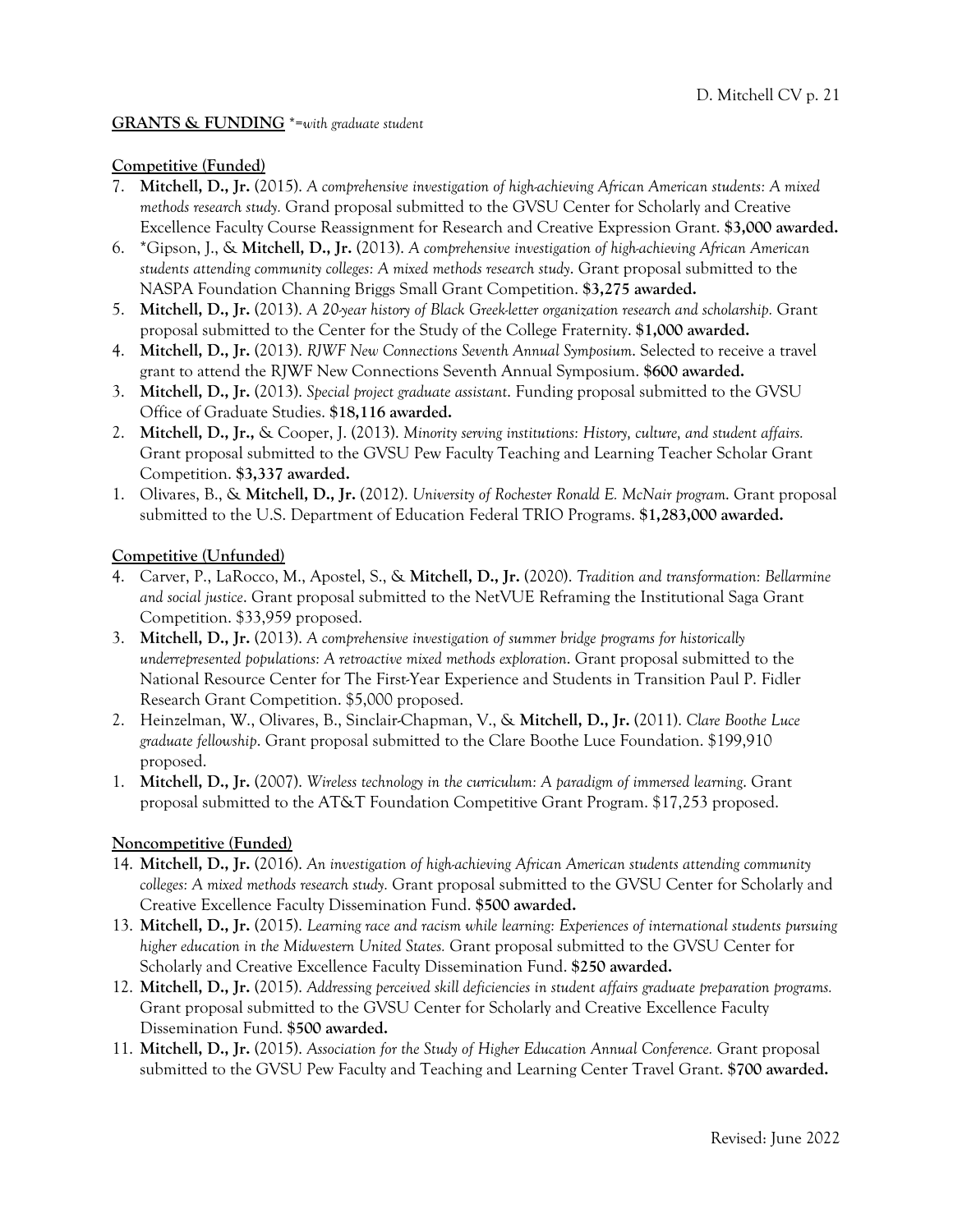- 10. **Mitchell, D., Jr.,** Garrett, T., & Bivins, T. (2015). *Black faculty and staff association funding request*. Funding proposal submitted to GVSU Division of Inclusion & Equity. **\$7,000 awarded**.
- 9. **Mitchell, D., Jr.** (2014). *American College Personnel Association Annual Convention.* Grant proposal submitted to the GVSU Center for Scholarly and Creative Excellence Faculty Dissemination Fund. **\$500 awarded.**
- 8. **Mitchell, D., Jr.** (2014). *American Educational Research Association Annual Conference.* Grant proposal submitted to the GVSU Center for Scholarly and Creative Excellence Faculty Dissemination Fund. **\$300 awarded.**
- 7. **Mitchell, D., Jr.** (2014). *Learning race and racism while learning: International students' learned racial awareness and college experiences*. Grant proposal submitted to the GVSU Center for Scholarly and Creative Excellence Mini-Grant Fund. **\$391 awarded.**
- 6. **Mitchell, D., Jr.** (2013). *Advancing grounded theory: Using theoretical frameworks with grounded theory studies.*  Grant proposal submitted to the GVSU Center for Scholarly and Creative Excellence Faculty Dissemination Fund. **\$500 awarded.**
- 5. **Mitchell, D., Jr.** (2013). *College Student Affairs Leadership* journal. Funding proposal submitted to the GVSU Libraries Open Access Fund. **\$1,500 awarded.**
- 4. **Mitchell, D., Jr.** (2013). *The effects of race on a U.S. master's study abroad experience in Jamaica*: *A case study*. Grant proposal submitted to the GVSU Center for Scholarly and Creative Excellence Faculty Dissemination Fund. **\$250 awarded.**
- 3. **Mitchell, D., Jr.** (2013). *Midwestern Bisexual Lesbian Gay Transgender Ally College Conference.* Grant proposal submitted to the GVSU Pew Faculty and Teaching and Learning Center Travel Grant. **\$600 awarded.**
- 2. **Mitchell, D., Jr.** (2013). *Untapped or unobliged social capital? An analysis of same-race mentorship in African Americans' pursuit of tenure in the academy*. Grant proposal submitted to the GVSU Center for Scholarly and Creative Excellence Faculty Dissemination Fund. **\$500 awarded.**
- 1. **Mitchell, D., Jr.** (2007). *Department of Educational Leadership marketing*. Funding proposal submitted to the Minnesota State University, Mankato Graduate Studies and Research Marketing Fund. **\$800 awarded.**

## **SERVICE, ASSOCIATIONS, & CONSULTATIONS**

## **University Service**

#### **Molloy University**

Chair, DEI Committee, 2022 – Present

Member, Coordinated Community Response Team, 2022 – Present

Member, Executive Enrollment Management Team, 2022 – Present

Member, Facilities Planning/Flexible Work Committee, 2022 – Present

Member, Professional Development Day Committee, 2022

Member, University Strategic Communication Task Force, 2022

## **Bellarmine University**

Co-chair, Returning to Campus/Remote Work Task Force, 2021 Member, Director of Strategic Initiatives and Special Projects Search Committee, 2021 Member, Graduate Assistant Program Committee, 2021 Member, Lansing School of Nursing Dean Search Committee, 2021 Member, Return to Campus/Flex Work Policy Implementation Team, 2021 Member, Resource Management Advisory Council, 2021 Member, Senior Administrative Assistant to the Office of the President Search Committee, 2021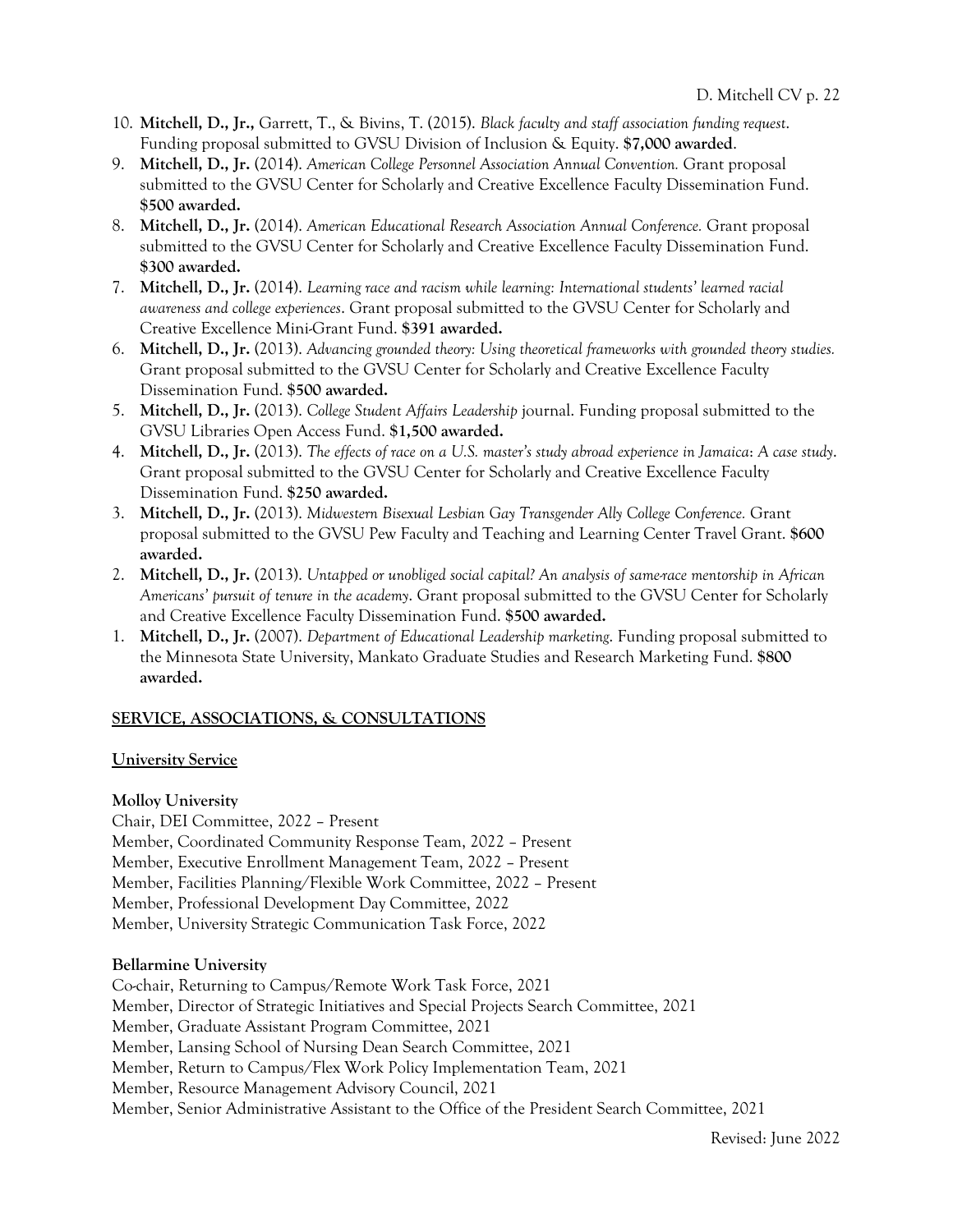D. Mitchell CV p. 23

Member, Tenure-Track Environmental Justice Search Committee, 2020 – 2021 Member, Strategic Planning Implementation Team, 2019 – 2021 Member, Training and Compliance Specialist Search Committee, 2019 Co-chair, The Bellarmine Community Strategic Planning Workgroup, 2018 Judge, Prize in Ethics Essay Competition, Ethics and Social Justice Center, 2018, 2019 Member, Graduate Education Affairs, 2018 – 2020 Member, Provost Search Committee, 2018 – 2019 Member, University Honors and Awards Committee, 2018 – 2019 Member, Director of the Office of Identity & Inclusion Search Committee, 2018 Member, Honors Council, 2018 – 2019 Member, Muhammad Ali Scholars Exploratory Committee, 2018 Judge, Prize in Social Justice Essay Competition, Ethics and Social Justice Center, 2017 Mentor, Bellarmine University Mentoring Program, Office of Identity & Inclusion, 2017 – 2018

## **Grand Valley State University**

Reflection Address, Winter Commencement, 2017 Agency Preceptor, Master of Public Health Master's Project, 2016 – 2017 Co-Chair, *myGVSU Climate Survey* Faculty Action Team, Division of Inclusion & Equity, 2016 – 2017 Faculty Marshal, Fall Commencement, 2016 Member, Provost and Executive Vice President for Academic and Student Affairs Search Committee, 2016 – 2017 Co-Chair, Black Faculty and Staff Association, 2015 – 2016 Member, College of Education Dean Search Committee, 2015 – 2016 Member, Graduate Council, The Graduate School, 2015 – 2017 Member, Three Minute Thesis (3MT) Planning Committee, The Graduate School, 2015 – 2016 Member, Advisory Council, LGBT Resource Center, 2014 – 2017 Member, University Review Committee, Midwestern Association of Graduate School Distinguished Master's Thesis Awards, 2014 Faculty Advisor, Delta Upsilon, 2013 – 2014 Faculty Affiliate, Fraternity & Sorority Life, 2013 – 2017 Leadership Team, Freshman Academy Academic Success Institute, Student Academic Success Center, 2013 Member, Review Committee, Awards of Distinction Scholarship Competition, Financial Aid, 2013, 2014 Participant, Winter Commencement, 2013, 2014, 2015, 2016, 2017 Member, University Conduct Committee, Dean of Students Office, 2013 – 2016 University Delegate, Inauguration of Scott Olson as the 15<sup>th</sup> President of Winona State University, 2013 Member, Review Committee, Chapter of Excellence Competition, Fraternity and Sorority Life, 2012, 2015 Mentor, *Brothers*, Division of Student Services, 2012 – 2013, 2015 – 2017 Participant, Fall Commencement, 2012, 2013, 2014, 2015, 2016 Participant, Fall Convocation, 2012, 2013

## **Minnesota State University, Mankato**

Participant, Spring Commencement, 2008

#### **Shaw University**

Student Committee Member, Strategic Planning, Institutional Research, and Effectiveness, 2005 – 2006

#### **University of Rochester**

Review Committee, Expectations for Excellence Fraternity and Sorority Accreditation Review, 2011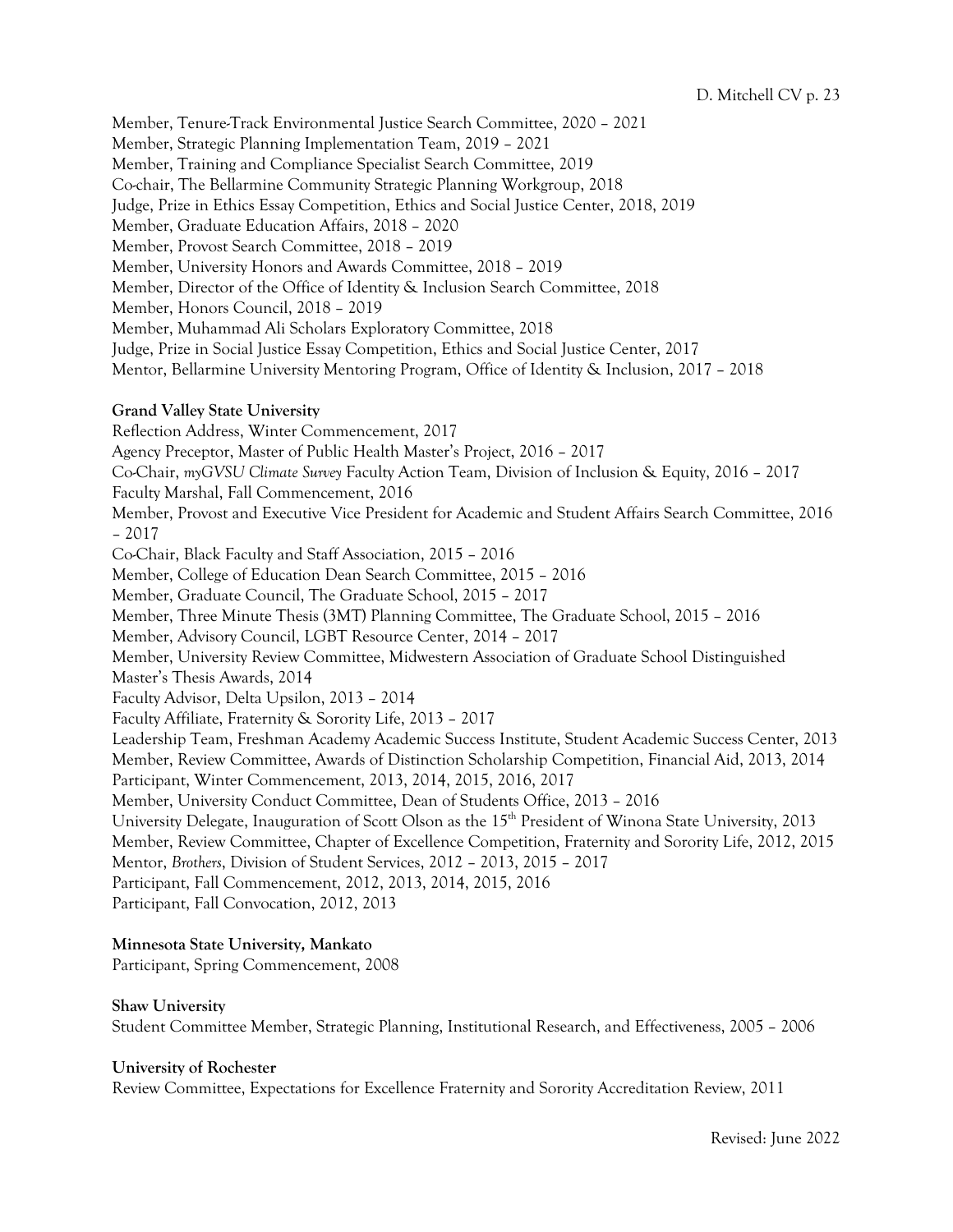## **Department, Division, & School/College Service**

## **Bellarmine University**

Member, Diversity, Equity, & Inclusion Committee, Annsley Frazier Thornton School of Education, 2019 – 2020

Member, Outstanding Dissertation Award Committee, Annsley Frazier Thornton School of Education, 2018, 2019

- Chair, 2019
- § Co-Chair, 2018

Member, CAEP Standard 3 Recruitment Task Force, Annsley Frazier Thornton School of Education, 2017 – 2019

■ Chair, 2018 – 2019

## **Grand Valley State University**

Co-Chair, Social Justice Educator/Coordinator Search Committee, Division of Inclusion & Equity, 2016 Member, Advisory Board, Teacher Preparation Student Support Services, College of Education, 2015 – 2016

Member, Early Tenure Ad-Hoc Committee, College of Education, 2015

Member, ED 180 Curriculum Committee, College of Education, 2015

■ Chair, EDH 181: Navigating College Success Sub-Committee, 2015

Member, Planning Task Force, Leadership & Learning, College of Education, 2015 – 2016 Chair, Assistant Professor of Higher Education Search Committee, College of Education, 2014 – 2015 Member, Advanced Programs Policies and Practices, College of Education, 2013 – 2017

- § Chair, Admissions Sub-Committee, 2013 2015
- Chair, Advanced Programs Policies and Practices Committee, 2014 2015
- Chair, Six-Credit Thesis and Variable Credits for Projects and Theses Sub-Committee, 2016
- Co-Chair, Graduate Program Withdrawal Sub-Committee, 2015
- Member, Six-Credit Thesis Sub-Committee, 2015 2016

Member, Thesis Special Task Force, College of Education, 2013

Participant, Fall Convocation, College of Education, 2013, 2014, 2015, 2016

Winter Convocation, College of Education, 2013, 2014, 2016, 2017

College of Education Marshal, Fall Commencement, 2012

Member, Advisory Committee, COMPASS Program, College of Education, 2012 – 2017

Member, Dean's Award for Outstanding Project/Thesis Review Committee, College of Education, 2012, 2013, 2014, 2015

■ Chair, Dean's Award for Outstanding Project/Thesis Review Committee, 2014

#### **Minnesota State University, Mankato**

Member, Educational Leadership Assistant/Associate Professor Search Committee, 2009 Member, Adventure Education Program Director Search Committee, 2008 Member, Educational Leadership Assistant/Associate Professor Search Committee, 2008 Marketing Coordinator, Department of Educational Leadership, 2007 – 2009 Member, First Year Experience Parent Services Coordinator Search Committee, 2007 Member, First Year On-Campus Housing Recommendation Committee, 2006 – 2007 Member, Mental Health Crisis & Education Workgroup, 2006 – 2007

#### **University of Rochester**

Chair, Graduate Recruitment & Retention Specialist Search Committee, 2012 Member, College Prep Center Coordinator Search Committee, 2012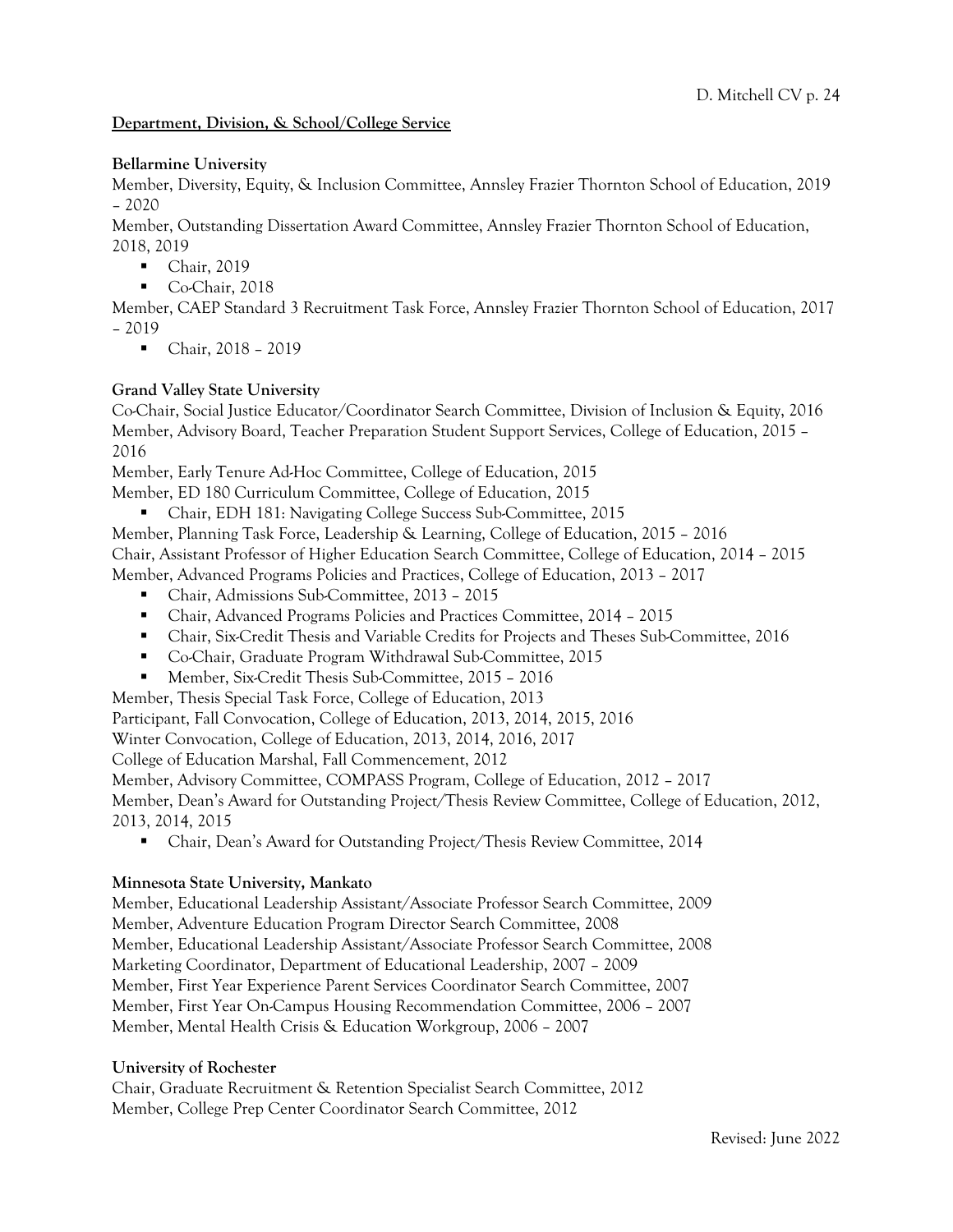Member, Upward Bound Project Counselor(s) Search Committee, 2012 Member, Science Specialist Search Committee, 2010

#### **Community & Professional Service**

Member, Consortium of Senior Diversity Officers in Catholic Higher Education, Association of Catholic Colleges and Universities, 2021 – Present Panel Reviewer, ERC Core, National Science Foundation, 2021 Member, Association of Independent Kentucky Colleges and Universities Diversity Leaders, 2020 – 2021 Member, Louisville Chief Equity, Diversity, and Inclusion Officers, 2020 – 2021 Panel Reviewer, ADVANCE Adaptation, National Science Foundation, 2020 External Reviewer, Promotion to Full Professor, Department of Sociology, University of the Pacific, 2019 Guest Speaker, Distinguished Black Men Forum, Black Student Union, The Brown School (KY), 2018 Panel Reviewer, ADVANCE Institutional Transformation Grant, National Science Foundation, 2017 Mentor, Real Bears Give Back, Shaw University, 2015 – 2016 Chair, Board of Directors, DOVE Mentors, Inc., 2013 – Present Group Facilitator, IMPACT Leadership Institute, NIC-University of Michigan Office of Greek Life, 2013 Leadership Team, HBCU Initiative, Grand Rapids Public Schools, 2013 – 2017 E-Mentor, Dr. Todd C. Shaw E-Mentoring Project, NBGSA, 2010 – 2012 Mentor, Chosen to Achieve Program, Bloomington (MN) Public Schools, 2009 Board of Directors, Minnesota State University, Mankato Alumni Association, 2007 – 2010 Diversity Facilitator, Greater Mankato Diversity Council, 2007 – 2008

## **Professional Associations, Involvement & Service**

American College Personnel Association (ACPA)

- § Scholar-Mentor, Emerging Scholars Workshop, Coalition on Men and Masculinities, 2016
- Proposal Reviewer, ACPA Coalition for Lesbian, Gay, Bisexual and Transgender Awareness Research Grant Competition, 2015, 2016
- § Proposal Reviewer, Annual Convention, 2013, 2015, 2016
- Reviewer, ACPA Commission for Admissions, Orientation, and First-Year Experience Awards, 2013

American Educational Research Association

- Poster Review Committee, Division J, Annual Meeting, 2014
- Proposal Reviewer, Annual Meeting, 2013, 2018, 2019
- Association for the Study of Higher Education
	- § Proposal Reviewer, Annual Conference, 2013, 2014, 2017, 2018
	- § Proposal Reviewer, Council on Ethnic Participation Pre-Conference, 2013

National Association of Student Affairs Professionals

§ Proposal Reviewer, Annual Conference, 2015

National Association of Diversity Officers in Higher Education

#### **Honor Associations**

Alpha Kappa Mu National Honor Society Beta Kappa Chi National Scientific Honor Society Phi Kappa Phi Honor Society

#### **Community & Social Affiliations, Involvement & Service**

Life Member, Kappa Alpha Psi Fraternity, Inc. Free & Accepted Mason (Prince Hall Affiliated), Most Worshipful Prince Hall Grand Lodge of New York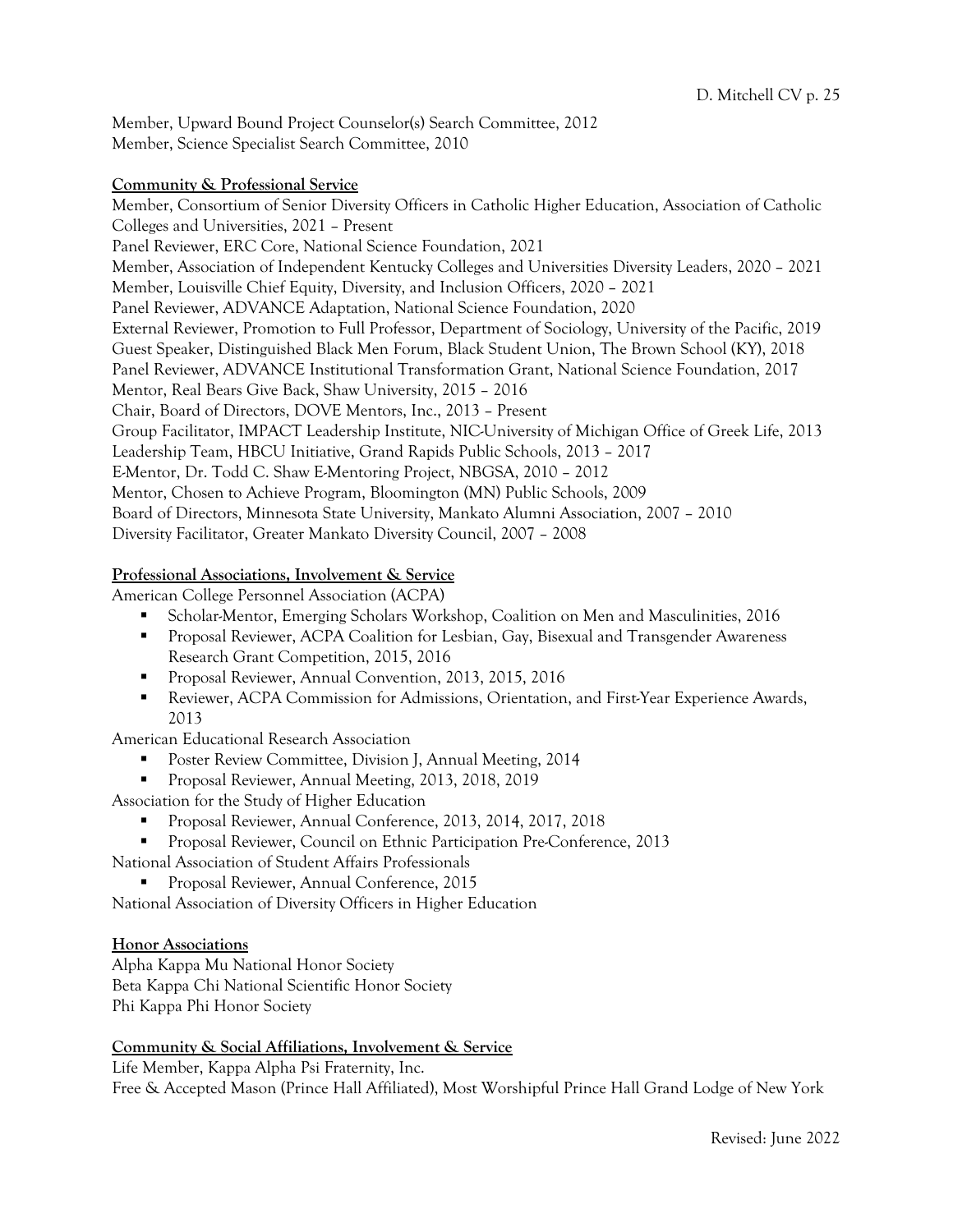## **Strategic Planning Consultation**

West End School, Louisville, KY. 2018

## **Program Evaluation**

University of Minnesota Twin Cities Common Ground Consortium Program, Minneapolis, MN. 2009

## **INTERVIEWS, MEDIA APPEARANCES, & RESEARCH REFERENCES**

- 48. LI people on the move! Promotions, new jobs*.* (2022, February 2). *Newsday*. https://www.newsday.com/business/long-island-promotions-new-hires-and-jobs-q84007
- 47. On the move: Donald "DJ" Mitchell Jr. (2022, January 25). *Diverse: Issues in Higher Education*. https://www.diverseeducation.com/on-the-move/article/15287774/donald-dj-mitchell-jr
- 46. New hires, promotions on Long Island. (2022, January 14). *Long Island Press*. https://www.longislandpress.com/2022/01/14/new-hires-promotions-on-long-island-20/
- 45. Molloy College appoints new VP for diversity, equity & inclusion. (2021, December 28). *Long Island Business News*. https://libn.com/2021/12/28/molloy-college-appoints-new-vp-for-diversity-equityinclusion/
- 44. Ruff, J. (2021, December 22). 2020 Diverse Emerging Scholar appointed inaugrual VP for DEI at Molloy College. *Diverse: Issues in Higher Education*. https://www.diverseeducation.com/newsroundup/article/15286693/2020-diverse-emerging-scholar-appointed-inaugrual-vp-for-dei-at-molloycollege
- 43. Barmash, J. (2021, December 20). LI college names first VP of diversity, inclusion. *Patch*. https://patch.com/new-york/rockvillecentre/li-college-names-first-vp-diversity-inclusion
- 42. A trio of Black scholars who have been appointed to diversity administrative roles. (2021, December 17). *Journal of Blacks in Higher Education*. https://www.jbhe.com/2021/12/a-trio-of-black-scholars-whohave-been-appointed-to-diversity-administrative-roles/
- 41. Molloy College in Rockville Centre appoints first vice president of diversity. (2021, December 16). *Long Island Herald*. https://www.liherald.com/rockvillecentre/stories/molloy-college-in-rockville-centreappoints-first-vice-president-of-diversity,137090
- 40. DJ Mitchell departing Bellarmine for new diversity, equity and inclusion role at Molloy College (2021, December 8). *Bellarmine University News*. https://www.bellarmine.edu/news/archives/2021/12/08/djmitchell-departing-bellarmine-for-new-diversity-equity-and-inclusion-role-at-molloy-college/
- 39. Molloy College announces Donald "DJ" Mitchell, Jr. to be inaugural vice president for diversity, equity and inclusion (2021, December 7). *Molloy College News and Events*. https://www.molloy.edu/aboutmolloy-college/news-and-events/news-archive/donald-dj-mitchell-jr-to-be-first-molloy-college-vp-for-dei
- 38. Three named inaugural diversity, equity and inclusion faculty fellows for 2021-2022 academic year. (2021, August 9). *Bellarmine University News*. https://www.bellarmine.edu/news/archives/2021/08/09/inaugural-diversity-equity-inclusion-facultyfellows/
- 37. Pride Month: BU celebrates progress in becoming a welcoming community. (2021, June 9). *Bellarmine University News and Events.* https://www.bellarmine.edu/news/archives/2021/06/09/pride-month-bucelebrates-progress-in-becoming-a-welcoming-community/
- 36. A year of progress on diversity, equity and inclusion. (2021, May 28). *Bellarmine Blog.* https://www.bellarmine.edu/blog/article/posts/2021/05/28/a-year-of-progress-on-diversity-equity-andinclusion/
- 35. Thomas, J. (2021, January 28). Meet Leadership Louisville Center's newest Bingham Fellows. *Louisville Business First.* https://www.bizjournals.com/louisville/news/2021/01/28/meet-leadership-louisvillecenter-s-newest-bingham.html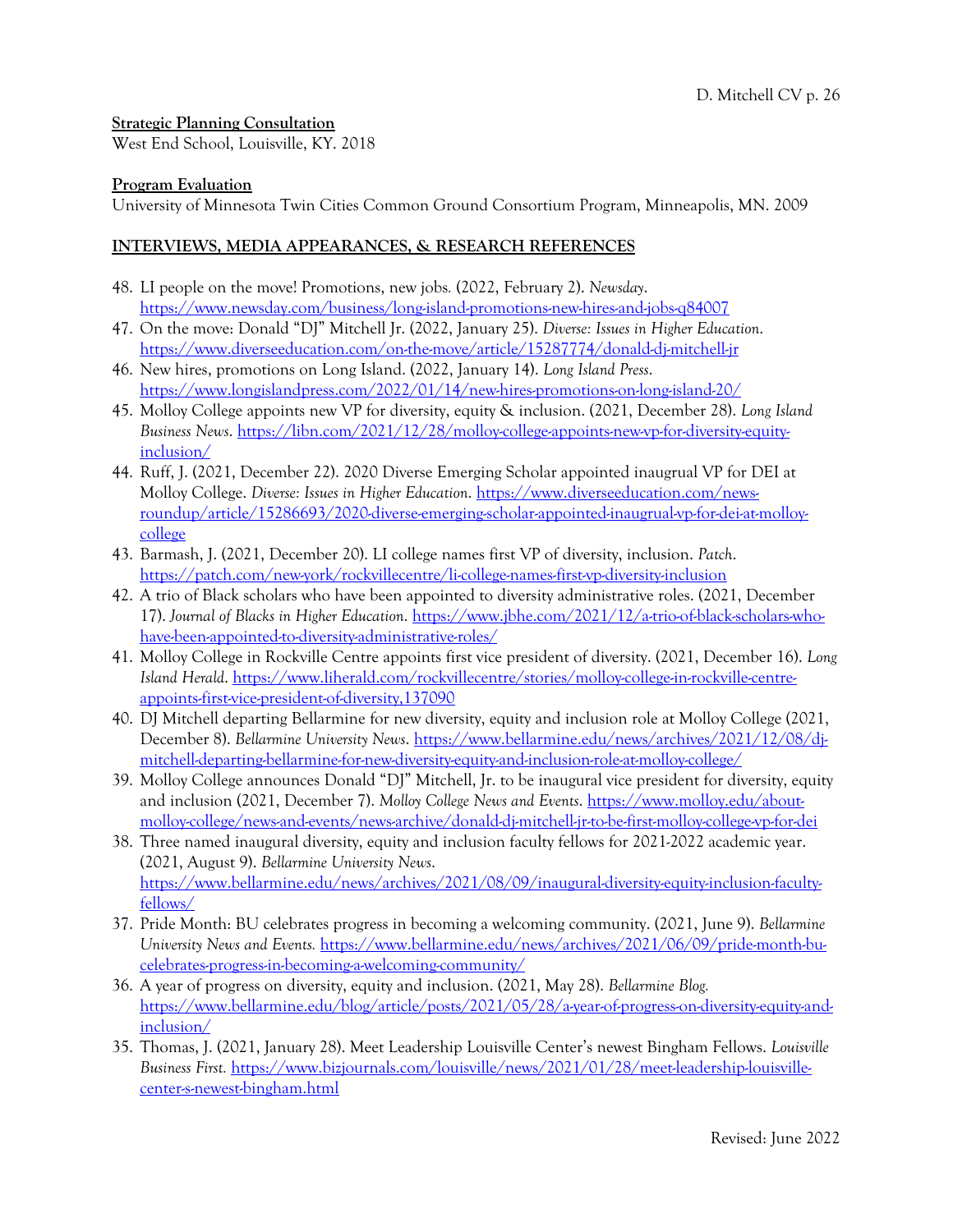- 34. After 4-star rating, Bellarmine sees Campus Pride Index as tool to improve LGBTQ+ campus life. (2020, June 26). *Bellarmine University News.*  https://www.bellarmine.edu/news/archives/2020/06/26/after-4-star-rating-bellarmine-sees-campuspride-index-as-tool-to-improve-lgbtq-campus-life/
- 33. A quartet of Black scholars who are taking on new assignments in higher education. (2020, February 28). *Journal of Blacks in Higher Education*. https://www.jbhe.com/2020/02/a-quartet-of-black-scholarswho-are-taking-on-new-assignments-in-higher-education/
- 32. Thomas, J. (2020, February 28). Bellarmine University appoints first chief diversity officer. *Louisville Business First.* https://www.bizjournals.com/louisville/news/2020/02/28/bellarmine-universityappoints-first-chief.html
- 31. 2020 Diverse Emerging Scholar Dr. Donald 'DJ' Mitchell, Jr. named Bellarmine U's diversity chief. (2020, February 26). *Diverse: Issues in Higher Education*. https://diverseeducation.com/article/168185/
- 30. Mitchell appointed to lead Bellarmine's diversity, equity and inclusion initiatives (2020, February 25). *Bellarmine University News.* https://www.bellarmine.edu/news/archives/2020/02/25/dj-mitchelldiversity-equity-inclusion-chief/
- 29. Watson, J. (2020, January 23). 2020 emerging scholars: Embracing intersectionality. *Diverse: Issues in Higher Education*, *36*(24), p. 21. https://diverseeducation.com/article/164570/
- 28. Three Black scholars presented with notable awards. (2018, December 7). *Journal of Blacks in Higher Education*. https://www.jbhe.com/2018/12/three-black-scholars-presented-with-notable-awards/
- 27. Jones, L. (2018, August 24). New semester, old challenges for fraternities, sororities. *Diverse Issues in Higher Education*. http://diverseeducation.com/article/124158/
- 26. International students learn about race and racism while pursuing higher education in the USA. (2017, July 25). *Sage Insights*. http://connection.sagepub.com/insight/
- 25. Four African American men assuming new faculty roles. (2017, July 7). *Journal of Blacks in Higher Education*. https://www.jbhe.com/2017/07/four-african-american-men-assuming-new-faculty-roles/
- 24. Perron, E. (2017, February 6). GV professor to examine relevance of historically Black colleges, universities. Grand Valley Lanthorn. http://www.lanthorn.com/article/2017/02/historically-blackuniversities-discussion (link deactivated)
- 23. GVSU professor describes SelectedWorks as a "living CV or resumé." (2016, May 24). *DC Telegraph*. https://blog.digitalcommons.bepress.com/2016/05/24/gvsu-professor-describes-selectedworks-as-aliving-cv-or-resume/
- 22. Prestigious awards for a pair of African American scholars. (2016, January 22). *Journal of Blacks in Higher Education*. https://www.jbhe.com/2016/01/prestigious-awards-for-a-pair-of-african-american-scholars/
- 21. McVicar, B. (2015, November 30). Protesters demand 10 percent Black faculty, Michigan universities lag. MLive. http://www.mlive.com/news/grand-

rapids/index.ssf/2015/11/as protestors push for 10 perc.html#incart most-comments

- 20. Arnett, A. (2015, August 18). Fisher challenge: Figuring out what's fair. *Diverse Issues in Higher Education.* http://diverseeducation.com/article/77324/
- 19. Arnett, A. (2015, May 20). Identity theft? Scholars debate cultural appropriation in Greek life. *Diverse Issues in Higher Education.* http://diverseeducation.com/article/73034/
- 18. Donald Mitchell [video file]. (2015, May 8). *Minnesota State University, Mankato Alumni Association Distinguished Alumni Awards 2015.*  https://www.youtube.com/watch?v=QoHHUKRAPu4&feature=youtu.be
- 17. Dr. Donald Mitchell: Race-related studies within journals of higher education [video file]. (2015, April 15). *American College Personnel Association Video on Demand*. http://videos.myacpa.org/dr-donaldmitchell-race-related-studies-within-journals-of-higher-education (link deactivated)
- 16. Celebrating scholarship: Donald Mitchell [video file]. (2015, April 9). *Grand Valley State University University Libraries "Celebrating Scholarship" Video Series*. https://www.youtube.com/watch?v=JM78-D-95eo